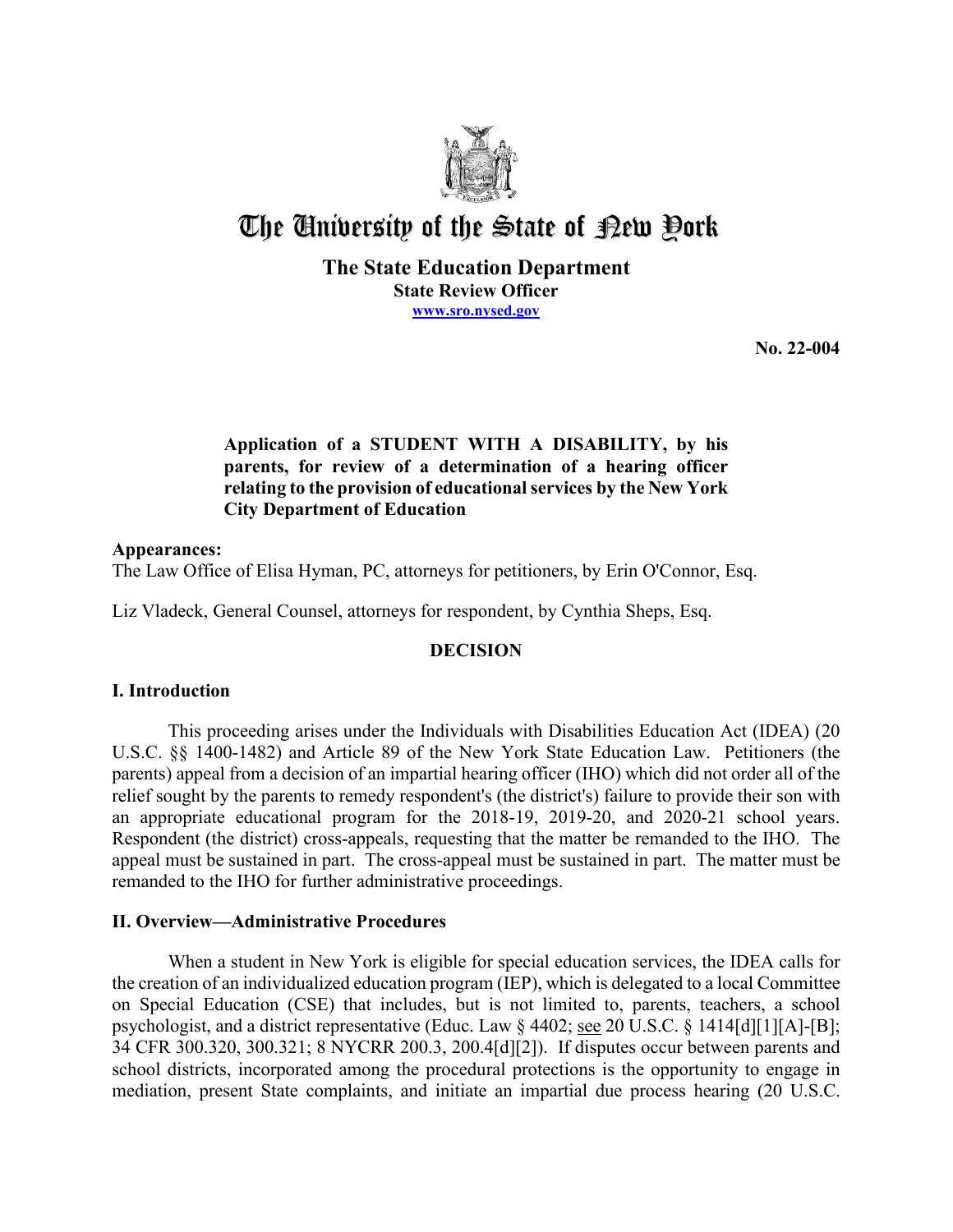§§ 1221e-3, 1415[e]-[f]; Educ. Law § 4404[1]; 34 CFR 300.151-300.152, 300.506, 300.511; 8 NYCRR 200.5[h]-[*l*]).

 disputed matters between parents and school districts regarding "any matter relating to the 300.507[a][1]). First, after an opportunity to engage in a resolution process, the parties appear at NYCRR 200.5[j]). An IHO typically conducts a trial-type hearing regarding the matters in dispute process (34 CFR 300.510[b][2], [c], 300.515[a]; 8 NYCRR 200.5[j][5]). A party may seek a IHO is binding upon both parties unless appealed (Educ. Law § 4404[1]). New York State has implemented a two-tiered system of administrative review to address identification, evaluation or educational placement of a student with a disability, or a student suspected of having a disability, or the provision of a free appropriate public education to such student" (8 NYCRR 200.5[i][1]; see 20 U.S.C. § 1415[b][6]-[7]; 34 CFR 300.503[a][1]-[2], an impartial hearing conducted at the local level before an IHO (Educ. Law § 4404[1][a]; 8 in which the parties have the right to be accompanied and advised by counsel and certain other individuals with special knowledge or training; present evidence and confront, cross-examine, and compel the attendance of witnesses; prohibit the introduction of any evidence at the hearing that has not been disclosed five business days before the hearing; and obtain a verbatim record of the proceeding (20 U.S.C. § 1415[f][2][A], [h][1]-[3]; 34 CFR 300.512[a][1]-[4]; 8 NYCRR 200.5[j][3][v], [vii], [xii]). The IHO must render and transmit a final written decision in the matter to the parties not later than 45 days after the expiration period or adjusted period for the resolution specific extension of time of the 45-day timeline, which the IHO may grant in accordance with State and federal regulations (34 CFR 300.515[c]; 8 NYCRR 200.5[j][5]). The decision of the

Officer (SRO) (Educ. Law § 4404[2]; <u>see</u> 20 U.S.C. § 1415[g][1]; 34 CFR 300.514[b][1]; 8 an answer (8 NYCRR 279.5). The SRO conducts an impartial review of the IHO's findings, review and that a copy of the decision is mailed to each of the parties not later than 30 days after the receipt of a request for a review, except that a party may seek a specific extension of time of A party aggrieved by the decision of an IHO may subsequently appeal to a State Review NYCRR 200.5[k]). The appealing party or parties must identify the findings, conclusions, and orders of the IHO with which they disagree and indicate the relief that they would like the SRO to grant (8 NYCRR 279.4). The opposing party is entitled to respond to an appeal or cross-appeal in conclusions, and decision and is required to examine the entire hearing record; ensure that the procedures at the hearing were consistent with the requirements of due process; seek additional evidence if necessary; and render an independent decision based upon the hearing record (34 CFR 300.514[b][2]; 8 NYCRR 279.12[a]). The SRO must ensure that a final decision is reached in the the 30-day timeline, which the SRO may grant in accordance with State and federal regulations (34 CFR 300.515[b], [c]; 8 NYCRR 200.5[k][2]).

#### **III. Facts and Procedural History**

This matter concerns the 2018-19, 2019-20, and 2020-21 school years, for which the district conceded it failed to offer the student a free appropriate public education (FAPE). Given the disposition of this matter and that evaluative information as it relates to compensatory education is described in detail below, a full recitation of the student's educational history is not necessary. Briefly, the student has received diagnoses of autism spectrum disorder and attention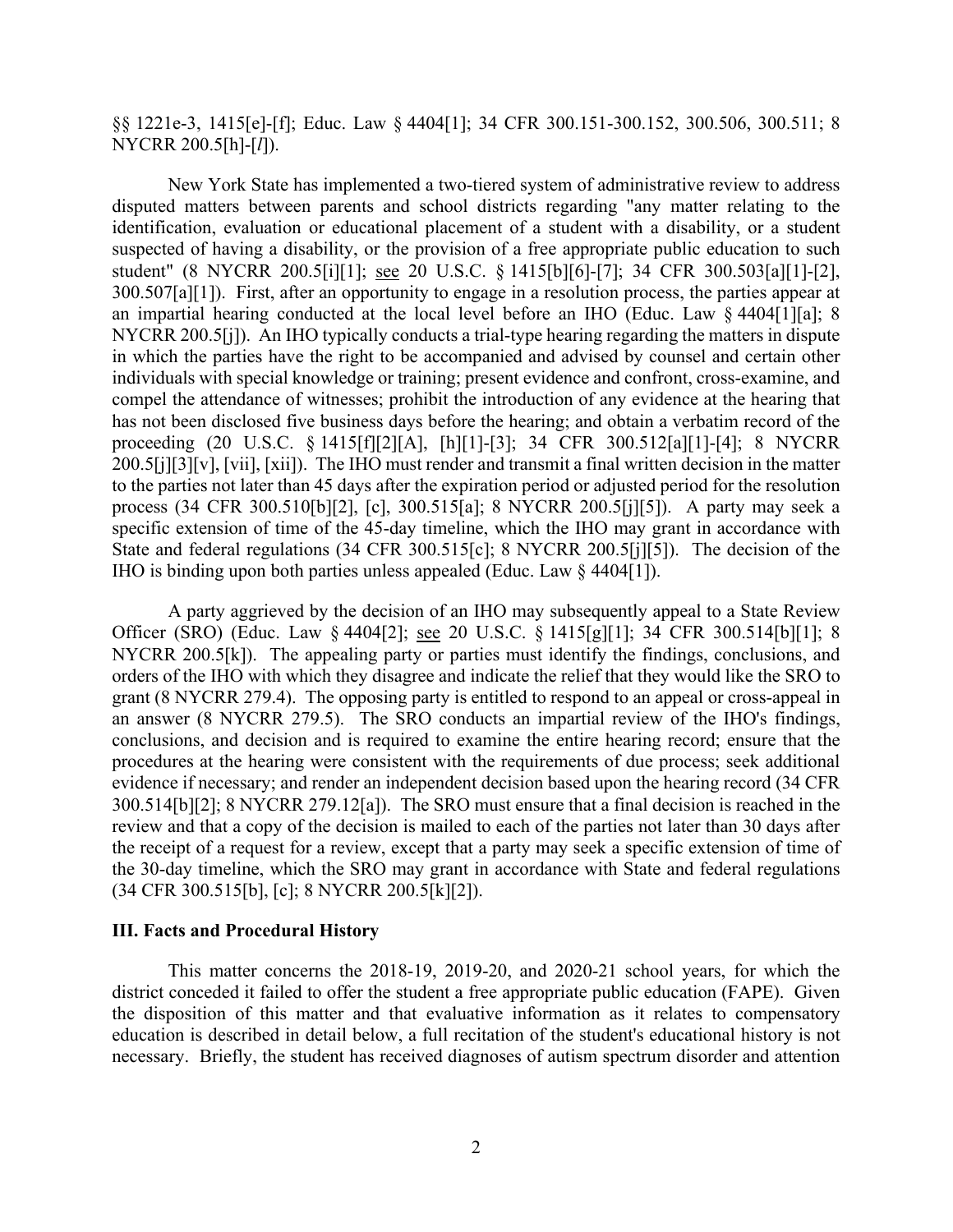deficit hyperactivity disorder (ADHD) and has been found eligible for special education and related services as a student with autism (Parent Exs. C at pp. [1](#page-2-0),  $\overline{4}$ ; F at pp. 2, 7-8).<sup>1</sup>

 an IEP for the 2018-19 school year (Parent Ex. C at p. 1). Finding the student remained eligible skills (<u>id.</u> at p. 18). A CSE convened on October 11, 2018 to conduct the student's annual review and develop for special education as a student with autism, the CSE recommended that the student attend a district nonspecialized school in a 12:1+1 special class and receive the related services of individual occupational therapy (OT) once per week for 30 minutes, group (2:1) OT once per week for 30 minutes, and individual speech-language therapy twice per week for 30 minutes per session (id. at pp. 1, 17-18, 21, 22). The CSE also recommended that the student receive the support of an individual, fulltime health paraprofessional to assist the student with poor attention and focusing

group (3:1) speech-language therapy twice per week for 30 minutes each session (*id.* at pp. 19-20, 25, 26-27). The CSE also recommended that the student receive daily support from an individual health paraprofessional (id. at p. 20). The CSE next convened on October 8, 2019 (Parent Ex. D). Finding the student remained eligible for special education as a student with autism, for the 2019-20 school year, the CSE recommended that the student attend a district nonspecialized school in a 12:1 special class and receive the related services of individual OT once per week for 30 minutes, group (3:1) OT once per week for 30 minutes, individual speech-language therapy once per week for 30 minutes, and

2019 (id.). According to an October 28, 2020 social history assessment, the parent believed that the student's overall needs could best be met at the Child School (Dist. Ex. 11 at p. 1). According to the parent, the student required 1:1 attention in order to learn and was being supported academically by a tutor provided by the parent for three hours per week beginning in September

therapy twice per week for 30 minutes each session, and special transportation (*id.* at pp. 9-10, 11, 13, 14-15). The CSE also recommended individual, daily health paraprofessional services (id. at p. 10).<sup>[2](#page-2-1)</sup> In a prior written notice dated December 5, 2020, the district summarized the recommendations set forth in the November 2020 IEP (Parent Ex. L at pp. 1-3). The CSE convened on November 13, 2020 and recommended a 12-month program in a State-approved nonpublic day school in a 12:1 special class placement (Parent Ex. E at pp. 9-11, 13, 14). The November 2020 CSE further recommended the student receive the related services of individual OT once per week for 30 minutes, group (2:1) OT once per week for 30 minutes, individual speech-language therapy once per week for 30 minutes, group (3:1) speech-language

<span id="page-2-0"></span><sup>&</sup>lt;sup>1</sup> The student's eligibility for special education as a student with autism is not in dispute (see 34 CFR 300.8[c][1]; 8 NYCRR 200.1[zz][1]).

<span id="page-2-1"></span> and group (3:1) speech-language therapy twice per week for 30 minutes each session, and the support of a 1:1 <sup>2</sup> The copy of the November 2020 IEP entered into evidence by the parents includes a different program recommendation (12:1 special class along with related services of individual OT once per week for 30 minutes, group (2:1) OT once per week for 30 minutes, individual speech-language therapy once per week for 30 minutes, paraprofessional) from the November 2020 IEP entered into evidence by the district (8:1+1 special class along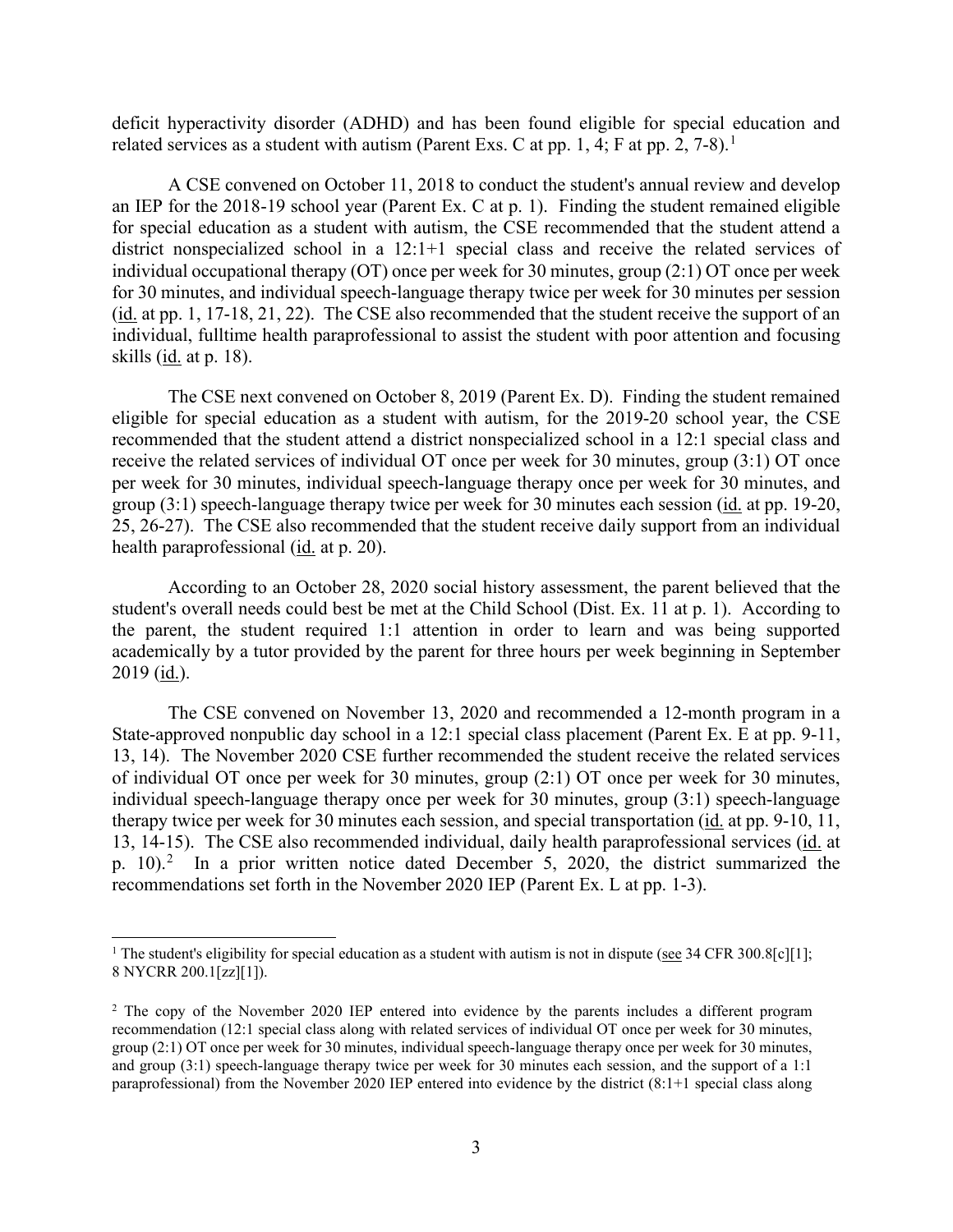#### **A. Due Process Complaint Notice**

 In a due process complaint dated December 8, 2020, which consisted of 18 pages and 145 adequate procedural safeguards and prior written notices (Parent Ex. A at pp. 1-17).<sup>3</sup> enumerated paragraphs together with approximately 126 subparagraphs, the parents alleged that, for the 2018-19, 2019-20, and 2020-21 school years, the district denied the student a FAPE, including by failing to thoroughly and appropriately evaluate the student on a timely basis, develop a timely, substantively and procedurally valid IEP, offer the student timely and appropriate placements and services, timely and appropriately implement the student's IEPs, and provide

 compensatory education to restore the student to the position he would have been in had he not skills training and/or feeding therapy) as well as any other services recommended as a result of the services as well as additional 1:1 instruction, ABA services, speech-language therapy services, As relief, among other things, the parents requested: findings that the district failed to offer the student a FAPE for the 2018-19, 2019-20, and 2020-21 school years; an interim order for the district to fund an independent educational evaluations (IEEs), including independent neuropsychological, speech-language, auditory processing, physical therapy (PT), OT, and assistive technology evaluations, as well as an independent applied behavior analysis (ABA) assessment conducted by a Board Certified Behavior Analyst (BCBA) or Licensed Behavior Analyst (LBA), an independent observation by a Ph.D.-level expert in behavior, and an independent functional behavioral assessment (FBA) and behavior intervention plan (BIP); been denied a FAPE and for any failure to implement pendency, including a bank of hours for 1:1 instruction, ABA services, additional special education itinerant teacher (SEIT) services, tutoring, behavior therapy, services to improve executive functioning, assistive technology, assistive technology training, related services (such as OT, PT, speech-language therapy, counseling, social requested independent evaluations; and a legally valid IEP which contained the student's pendency OT, PT, 12-month services, behavioral support, and home-based services (Parent Ex. A at pp. 17- 18).

### **B. Events Post-Dating the Due Process Complaint Notice**

 By letter dated January 21, 2021, the Child School offered the student a placement for the 2020-21 school year in a 12-month program in an 8:1+1 fourth grade special class with the related services of individual OT once per week for 30 minutes, group (3:1) OT once per week for 30 minutes, individual speech-language therapy once per week for 30 minutes, and group (5:1) speech-language therapy twice per week for 30 minutes each session (Dist. Ex. 12 at p. 1).

 with related services of individual OT once per week for 30 minutes, group (3:1) OT once per week for 30 Ex. E at pp. 9-10, <u>with</u> Dist. Ex. 13 at p. 15). minutes, individual speech-language therapy once per week for 30 minutes, and group (5:1) speech-language therapy twice per week for 30 minutes each session, as well as parent counseling and training) (compare Parent

<span id="page-3-0"></span> $3$  The parents also alleged systemic violations of section 504 of the Rehabilitation Act of 1973 (section 504) (29 (Parent Ex. A at pp. 1, 2, 15, 16-17, 18). U.S.C. § 794[a]) and further stated that the case was being filed pursuant to 42 U.S.C. § 1983 (section 1983)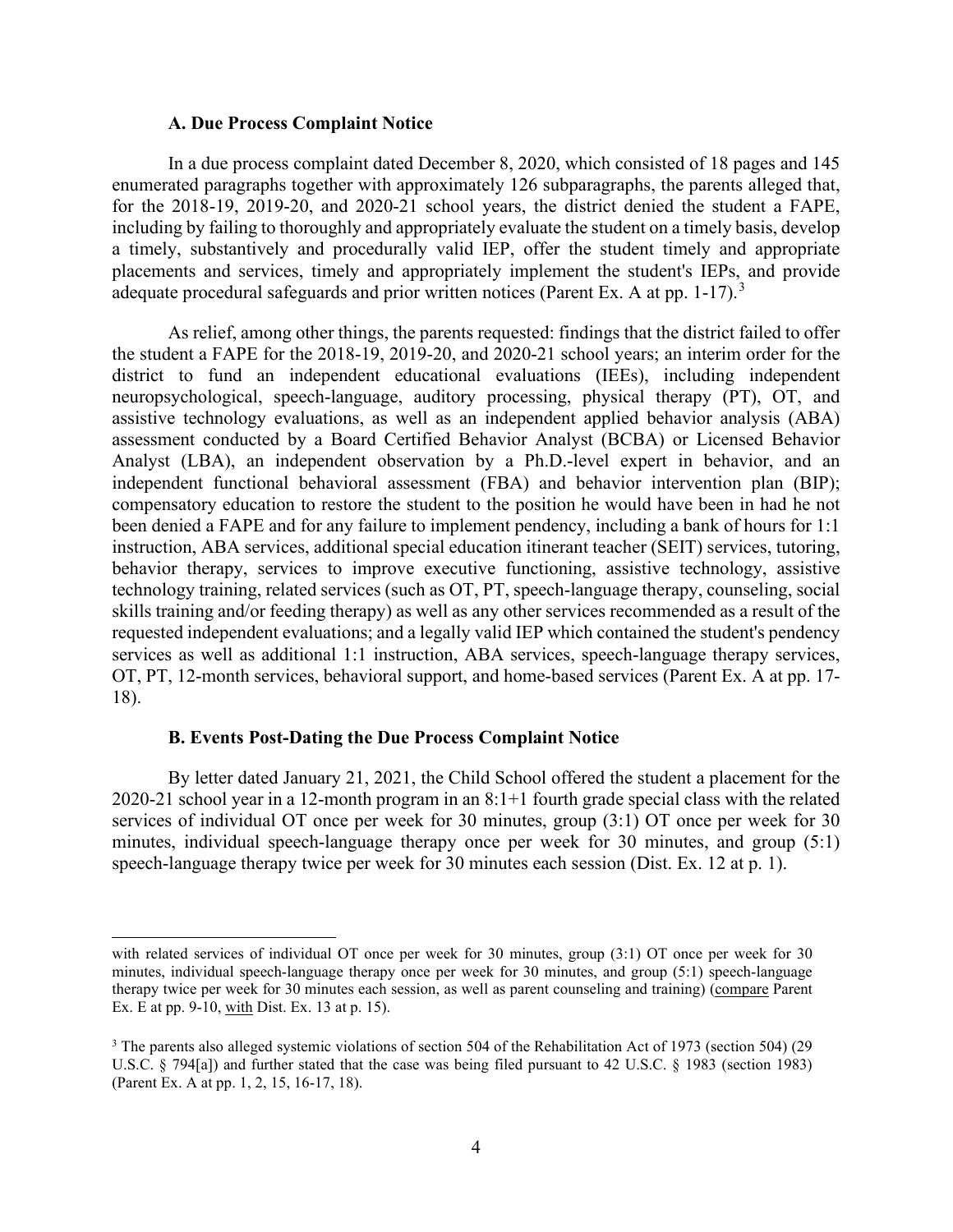identifying the same program as described in the Child School acceptance letter (compare Dist. Ex. 14 at pp. 1-2, with Dist. Ex. 12 at p. 1). The hearing record reflects that the student began In a prior written notice dated January 27, 2021, the district notified the parents of its recommendation to place the student at the Child School, a State-approved, nonpublic day school, attending the Child School on February 1, 2021 (Tr. pp. 51, 108; Parent Exs. R at p. 4; U at p. 8).

#### **C. Impartial Hearing Officer Decision**

 The parties convened for opening statements and the introduction of evidence on February for an interim order for IEEs (Tr. pp. 1-3; see Tr. pp. 1-21). According to the district's conducted pursuant to a partial resolution agreement (Tr. p. 9).<sup>4</sup> Additionally, after discussing the OT and speech-language evaluations (Tr. pp. 10-15). In an interim order dated February 24, 2021, 23, 2021 and a discussion also took place regarding the parents' prehearing motions and request representative at the impartial hearing, an independent neuropsychological evaluation was being provider rates, the district did not contest the parents' request for district funding of independent the IHO awarded an independent speech-language evaluation and an independent OT evaluation (Parent Ex. G). $<sup>5</sup>$  $<sup>5</sup>$  $<sup>5</sup>$ </sup>

on October 22, 2021 (Tr. pp. 22-135).<sup>[6](#page-4-2)</sup> In a decision dated November 29, 2021, the IHO found FAPE for the 2018-19, 2019-20, and 2020-21 school years (IHO Decision at p. 4). The IHO further a FAPE for the school years at issue (id.). Addressing the parents' requested relief, the IHO swallowing and assistive technology evaluations, and an independent FBA and a BIP (id. at pp. 9-After numerous status conferences, the parties convened for a one-day impartial hearing that the district did not present any testimony to support a finding that the student was offered a found that the district failed to explain the CSE's program and placement recommendations and, as a result, the district failed to meet its burden of demonstrating that the student had been offered awarded the parent 184 hours of compensatory OT and 414 hours of compensatory speechlanguage therapy and denied the parents' requests for 5,796 hours of 1:1 ABA services, make-up services, IEP amendments and prospective placement, as well as for an independent feeding and 20).

 With respect to the parents' request for 1:1 ABA services, the IHO found that the parents' witness was unable to explain what the student's progress would be after receiving such a large award of hours and further that there was no testimony describing whether the "hours would be

<span id="page-4-0"></span> evaluation as part of the partial resolution agreement (Tr. p. 9). The hearing record includes updates related to <sup>4</sup> According to the district's representative, the district had also agreed to fund an independent assistive technology the completion of the neuropsychological evaluation but there was no further discussion of the assistive technology evaluation being conducted as part of the partial resolution agreement (Tr. pp. 24-25, 36-37, 43, 50- 51).

<span id="page-4-1"></span><sup>5</sup> In another interim order, dated the same day—February 24, 2021—the IHO directed the district to respond to each of the allegations contained in the parents' due process complaint notice (Parent Ex. H).

<span id="page-4-2"></span> September 13, 2021, and September 29, 2021 (Tr. pp. 22-30, 34-87). The hearing record also indicated that the 6 Status conferences were held on April 8, 2021, May 21, 2021, June 16, 2021, July 14, 2021, August 19, 2021, IHO had granted an adjournment for a status conference scheduled for April 12, 2021, however the date remained calendared and the IHO briefly appeared without the parties (Tr. pp. 31-33).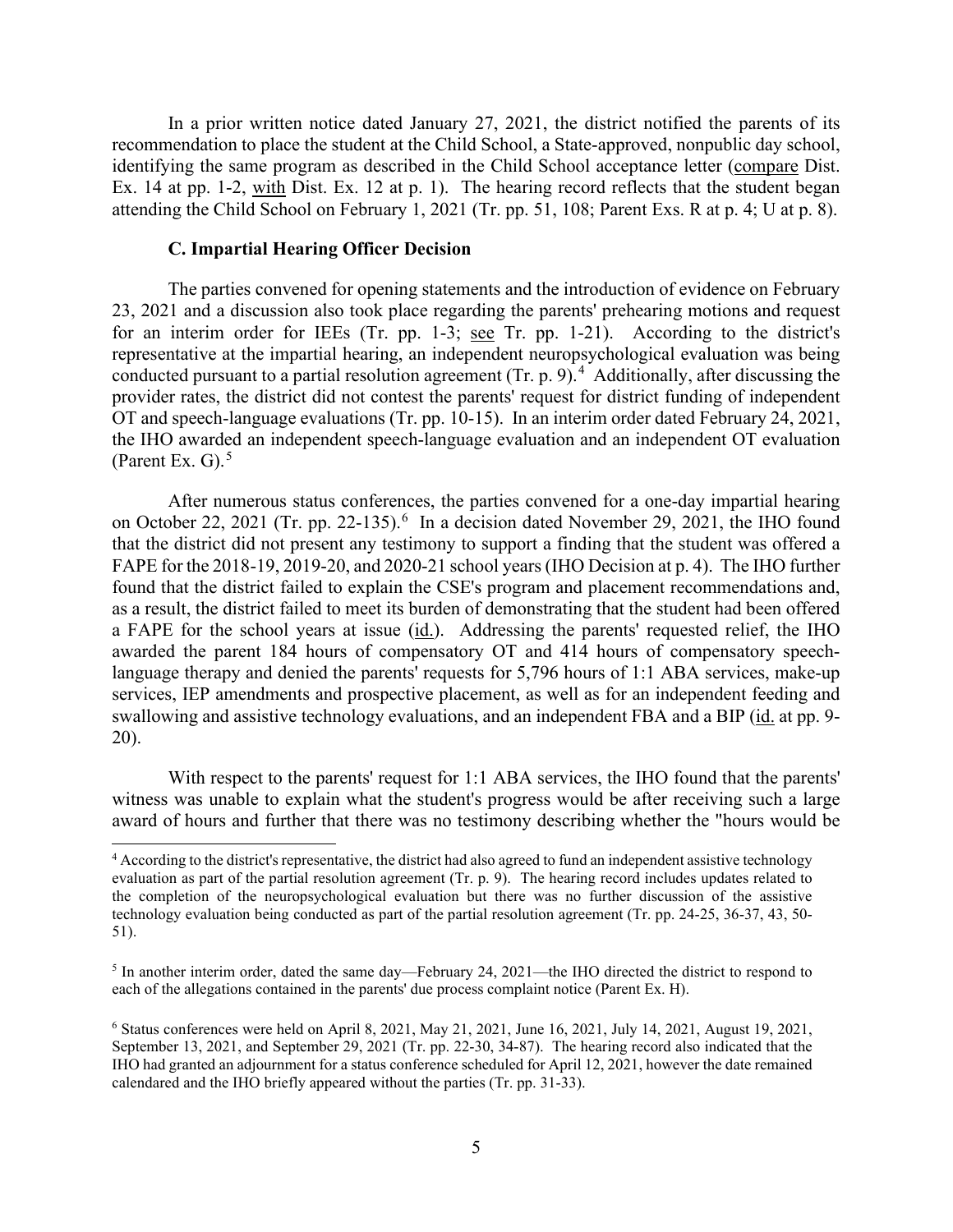conducted and to consider all of the available information and develop a new IEP that provided in a practical matter for the Student," given that the compensatory services were in addition to the student's regular school day (IHO Decision at pp. 9-10). The IHO also determined that there was no evidence presented by the parents of any missed services and no explanation why the services were missed (id. at p. 10). The IHO declined to award prospective placement and directed the CSE to convene "within 20 days of receipt of all the evaluations []required" to be comprehensively described the student and included appropriate related services and goals (id. at pp. 11-13). Concerning the parents' request for IEEs, the IHO found that the parent never requested IEEs and never disagreed with any district evaluations (id. at pp. 13-20).

The IHO ordered that the 184 hours of compensatory OT and the 414 hours of compensatory speech-language therapy be provided "at the lowest rates paid" by the district or "comparable rates to comparable providers" as relief for the district's failure to offer the student a FAPE for the 2018-19, 2019-20, and 2020-21 school years.

#### **IV. Appeal for State-Level Review**

 Specifically, the parents argue that the IHO failed to hold the district to its burden of production IHO erred in sua sponte ordering the CSE to reconvene to create a new IEP for the student without the IHO providing notice to the parents or an opportunity to respond. The parents further allege compensatory award for the denial of FAPE to the student. Additionally, the parents assert that, instead of the reconvene of the CSE, the IHO should have awarded declaratory relief identifying The parents appeal and assert that the IHO erred in failing to award all of their requested relief and for failing to address all of the claims set forth in the due process complaint notice. and persuasion with respect to the question of remedy, erroneously shifting the burden to the parents to establish the appropriate remedy. The parents also assert that the IHO erred in her compensatory analysis by suggesting that the parents were seeking a "default judgement" award. The parents argue that the evidence in the hearing record was unrebutted and sufficient to support their request for 5,520 hours of compensatory 1:1 ABA services and that the student was entitled to the requested award. The parents further argue that the IHO was obligated to further develop the hearing record instead of denying any award of 1:1 ABA services. The parents allege that the that this award was an improper delegation of the IHO's responsibility to formulate an appropriate an appropriate program for the student for the 2020-21 school year because without such a determination there is uncertainty in the student's pendency rights.

 The parents also allege that the IHO erred in failing to award independent assistive technology and feeding and swallowing evaluations as well as an independent FBA and BIP. The that the IHO failed to address all of their claims from the due process complaint notice, including parents argue that they were not required to request a feeding evaluation in their due process complaint notice because they were not aware of this relief at that time. The parents next contend the district's alleged failure to implement the student's IEPs, failure to provide adequate procedural safeguards, and failure to timely and comprehensively evaluate the student. The parents also argue that the IHO failed to address the numerous deficiencies in the student's IEPs, predetermination, and that remote learning failed to provide the student with a FAPE. Lastly, the parents allege that the IHO erred in denying that there was insufficient evidence to find the district violated section 504. As relief, the parents request that the IHO's denial of compensatory education and IEEs be reversed and that the parents be awarded 5,520 hours of compensatory 1:1 ABA services, funding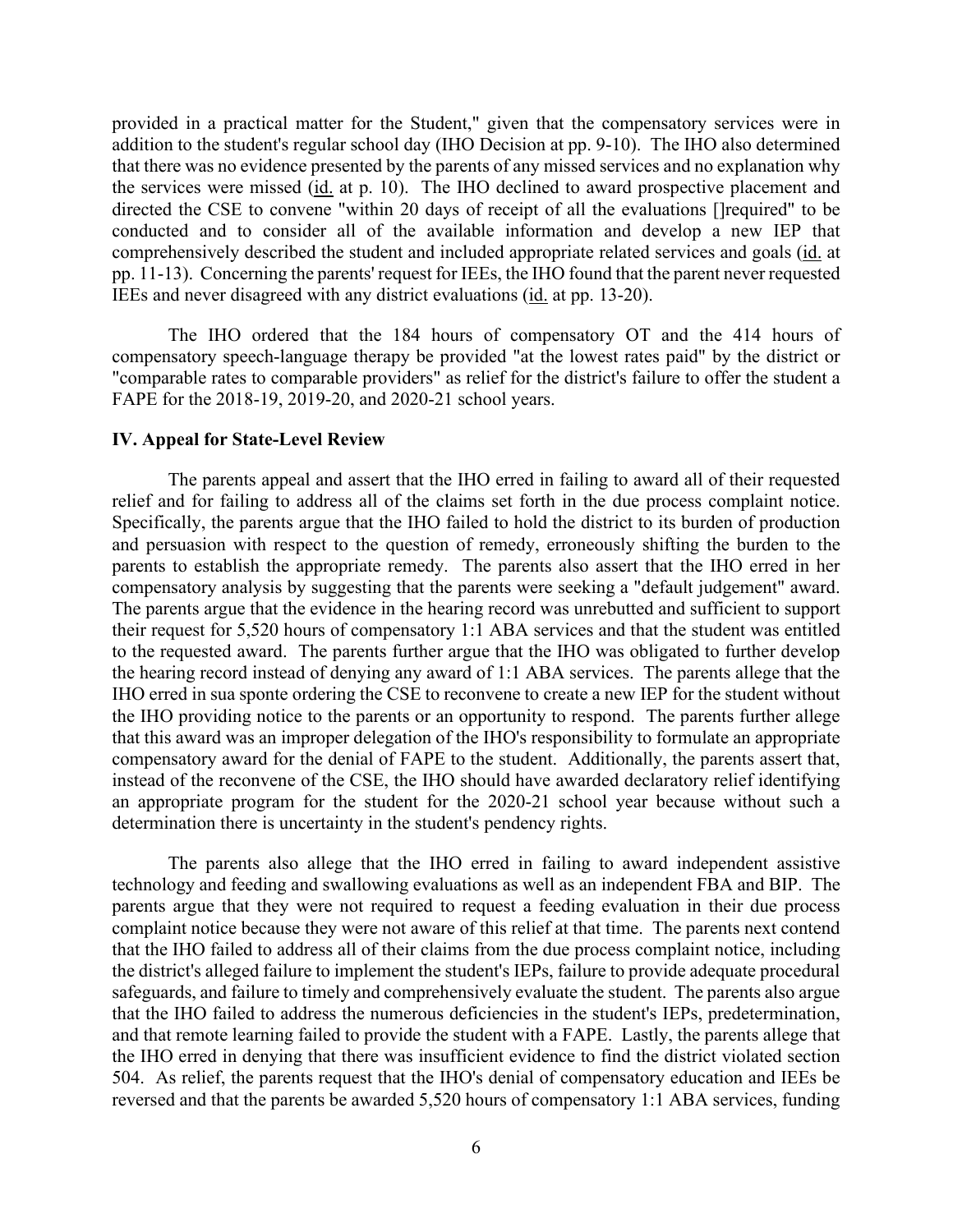for an independent assistive technology evaluation, an independent feeding and swallowing evaluation, and an independent FBA/BIP, and a finding as to the student's appropriate program.

 and asserts that the IHO correctly denied the parents' requests for a bank of compensatory ABA services and district funding of IEEs.<sup>[7](#page-6-0)</sup> The district argues that the IHO properly awarded the hours afterschool, or on weekends and during school vacation. Further, the district argues that home- alleges that the IHO properly denied the parents' requests for district-funded IEEs including independent feeding and swallowing and assistive technology evaluations, as well as an In an answer, the district responds to the parents' allegations with admissions and denials recommended in the OT and speech-language evaluations and properly denied the compensatory ABA service hours recommended by the neuropsychologist, further arguing that there was no evidence in the private neuropsychological evaluation report to demonstrate why the student needed the number of recommended hours to place him in the position he would have been without the denial of a FAPE. The district further contends that the recommendation has little to do with the student's needs or the district's failure to provide the student with an appropriate program. In addition, the district alleges that the unspecified number of hours for home-based ABA services are primarily for the purpose of generalizing skills to the home setting. The district contends that there is insufficient basis to conclude that the student required such a large bank of hours at home, based services could be excessive and duplicative of the parent counseling and training already recommended for the student. Next, the district asserts that the IHO properly declined to award the parents' requested prospective placement and services as they lack merit. The district also independent FBA and BIP, as the parents had failed to disagree with a specific evaluation conducted by the district.

 appropriate remedy for the denial of a FAPE. With regard to the parents' assertion that the IHO failed to address all of the claims in their due process complaint notice, the district argues that the allegations serve no purpose as the district had not cross-appealed from the IHO's FAPE determination. As and for a cross-appeal, the district argues that the IHO erred in not awarding any compensatory academic education services and requests that the matter be remanded to the IHO to consider additional evidence and determine an

 In a reply and answer to the district's cross-appeal, the parents object to the district's request for remand. According to the parents, the district's request for remand should be denied because chance to present an argument or evidence about a compensatory award as the district had the the hearing record is clear as to a compensatory award and the district should not be given a second opportunity to present evidence and cross-examine the parents' witnesses during the hearing but declined to do so.

<span id="page-6-0"></span> $^7$  Here, neither party challenged the IHO's findings that the district failed to offer the student a FAPE for the 2018-19, 2019-20, and 2020-21 school years or the compensatory educational services awards for 184 hours of OT and 414 hours of speech-language therapy services. As such, those findings have become final and binding on the parties and will not be reviewed on appeal (34 CFR 300.514[a]; 8 NYCRR 200.5[j][5][v]; see M.Z. v. New York City Dep't of Educ., 2013 WL 1314992, at \*6-\*7, \*10 [S.D.N.Y. Mar. 21, 2013]).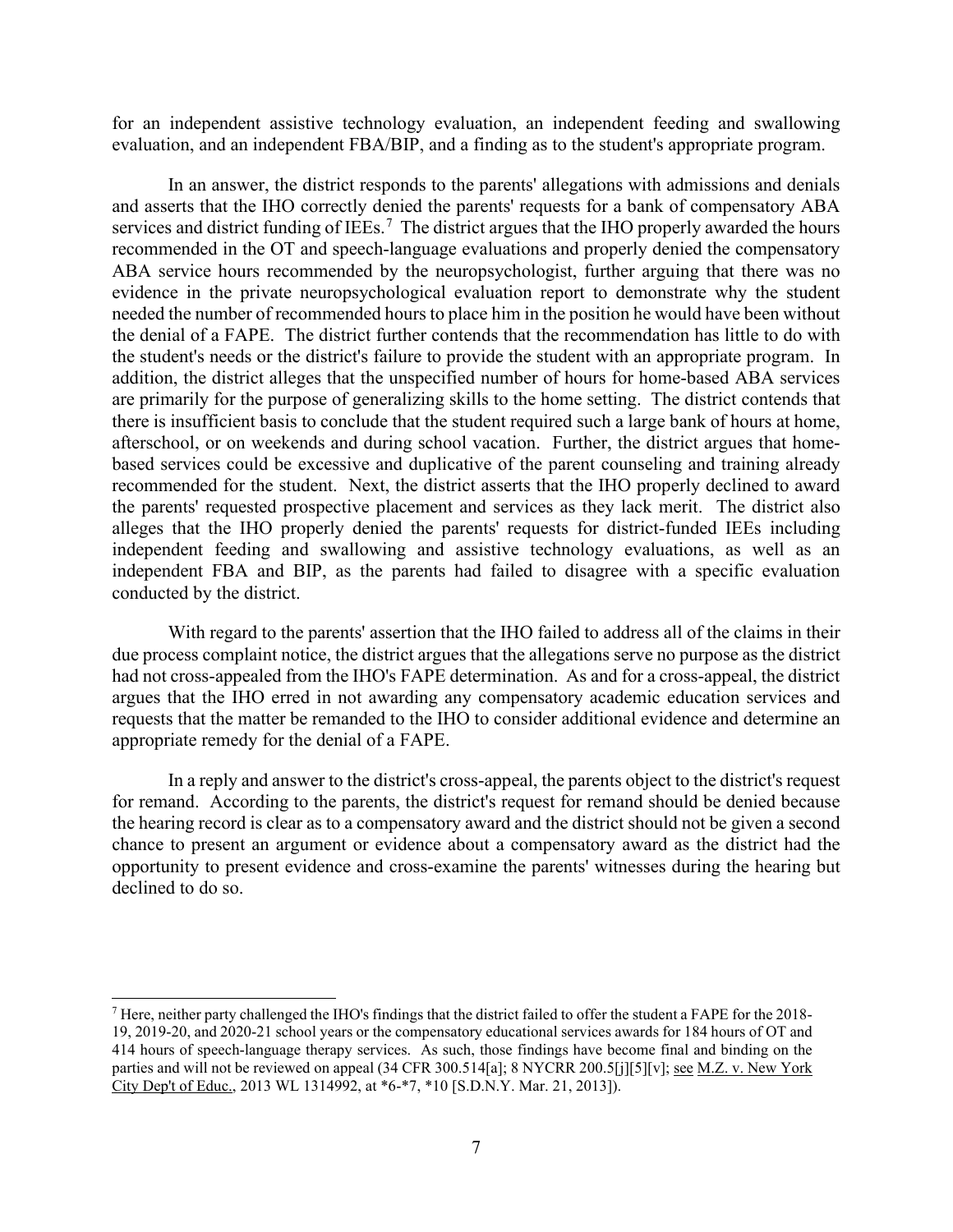#### **V. Applicable Standards**

Two purposes of the IDEA (20 U.S.C. §§ 1400-1482) are (1) to ensure that students with disabilities have available to them a FAPE that emphasizes special education and related services designed to meet their unique needs and prepare them for further education, employment, and independent living; and (2) to ensure that the rights of students with disabilities and parents of such students are protected (20 U.S.C. § 1400[d][1][A]-[B]; see generally Forest Grove Sch. Dist. v. T.A., 557 U.S. 230, 239 [2009]; Bd. of Educ. of Hendrick Hudson Cent. Sch. Dist. v. Rowley, 458 U.S. 176, 206-07 [1982]).

2014]; <u>R.E. v. New York City Dep't of Educ.</u>, 694 F.3d 167, 189-90 [2d Cir. 2012]; <u>M.H. v. New</u> 458 U.S. at 206; see T.P. v. Mamaroneck Union Free Sch. Dist., 554 F.3d 247, 253 [2d Cir. 2009]). The Supreme Court has indicated that "[t]he IEP must aim to enable the child to make progress. errors render an IEP legally inadequate under the IDEA (M.H., 685 F.3d at 245; A.C. v. Bd. of parents' opportunity to participate in the decision-making process regarding the provision of a A FAPE is offered to a student when (a) the board of education complies with the procedural requirements set forth in the IDEA, and (b) the IEP developed by its CSE through the IDEA's procedures is reasonably calculated to enable the student to receive educational benefits (Rowley, 458 U.S. at 206-07; T.M. v. Cornwall Cent. Sch. Dist., 752 F.3d 145, 151, 160 [2d Cir. York City Dep't of Educ., 685 F.3d 217, 245 [2d Cir. 2012]; Cerra v. Pawling Cent. Sch. Dist., 427 F.3d 186, 192 [2d Cir. 2005]). "'[A]dequate compliance with the procedures prescribed would in most cases assure much if not all of what Congress wished in the way of substantive content in an IEP'" (Walczak v. Fla. Union Free Sch. Dist., 142 F.3d 119, 129 [2d Cir. 1998], quoting Rowley, After all, the essential function of an IEP is to set out a plan for pursuing academic and functional advancement" (Endrew F. v. Douglas Cty. Sch. Dist. RE-1, 580 U.S. \_\_, 137 S. Ct. 988, 999 [2017]). While the Second Circuit has emphasized that school districts must comply with the checklist of procedures for developing a student's IEP and indicated that "[m]ultiple procedural violations may cumulatively result in the denial of a FAPE even if the violations considered individually do not" (R.E., 694 F.3d at 190-91), the Court has also explained that not all procedural Educ. of the Chappaqua Cent. Sch. Dist., 553 F.3d 165, 172 [2d Cir. 2009]; Grim v. Rhinebeck Cent. Sch. Dist., 346 F.3d 377, 381 [2d Cir. 2003]). Under the IDEA, if procedural violations are alleged, an administrative officer may find that a student did not receive a FAPE only if the procedural inadequacies (a) impeded the student's right to a FAPE, (b) significantly impeded the FAPE to the student, or (c) caused a deprivation of educational benefits (20 U.S.C. § 1415[f][3][E][ii]; 34 CFR 300.513[a][2]; 8 NYCRR 200.5[j][4][ii]; Winkelman v. Parma City Sch. Dist., 550 U.S. 516, 525-26 [2007]; R.E., 694 F.3d at 190; M.H., 685 F.3d at 245).

based on a determination of whether the student received a FAPE (20 U.S.C.  $\{1415[f][3][E][i]\}$ ). adequacy of a given IEP turns on the unique circumstances of the child for whom it was created" The IDEA directs that, in general, an IHO's decision must be made on substantive grounds A school district offers a FAPE "by providing personalized instruction with sufficient support services to permit the child to benefit educationally from that instruction" (Rowley, 458 U.S. at 203). However, the "IDEA does not itself articulate any specific level of educational benefits that must be provided through an IEP" (Walczak, 142 F.3d at 130; see Rowley, 458 U.S. at 189). "The (Endrew F., 137 S. Ct. at 1001). The statute ensures an "appropriate" education, "not one that provides everything that might be thought desirable by loving parents" (Walczak, 142 F.3d at 132, quoting Tucker v. Bay Shore Union Free Sch. Dist., 873 F.2d 563, 567 [2d Cir. 1989] [citations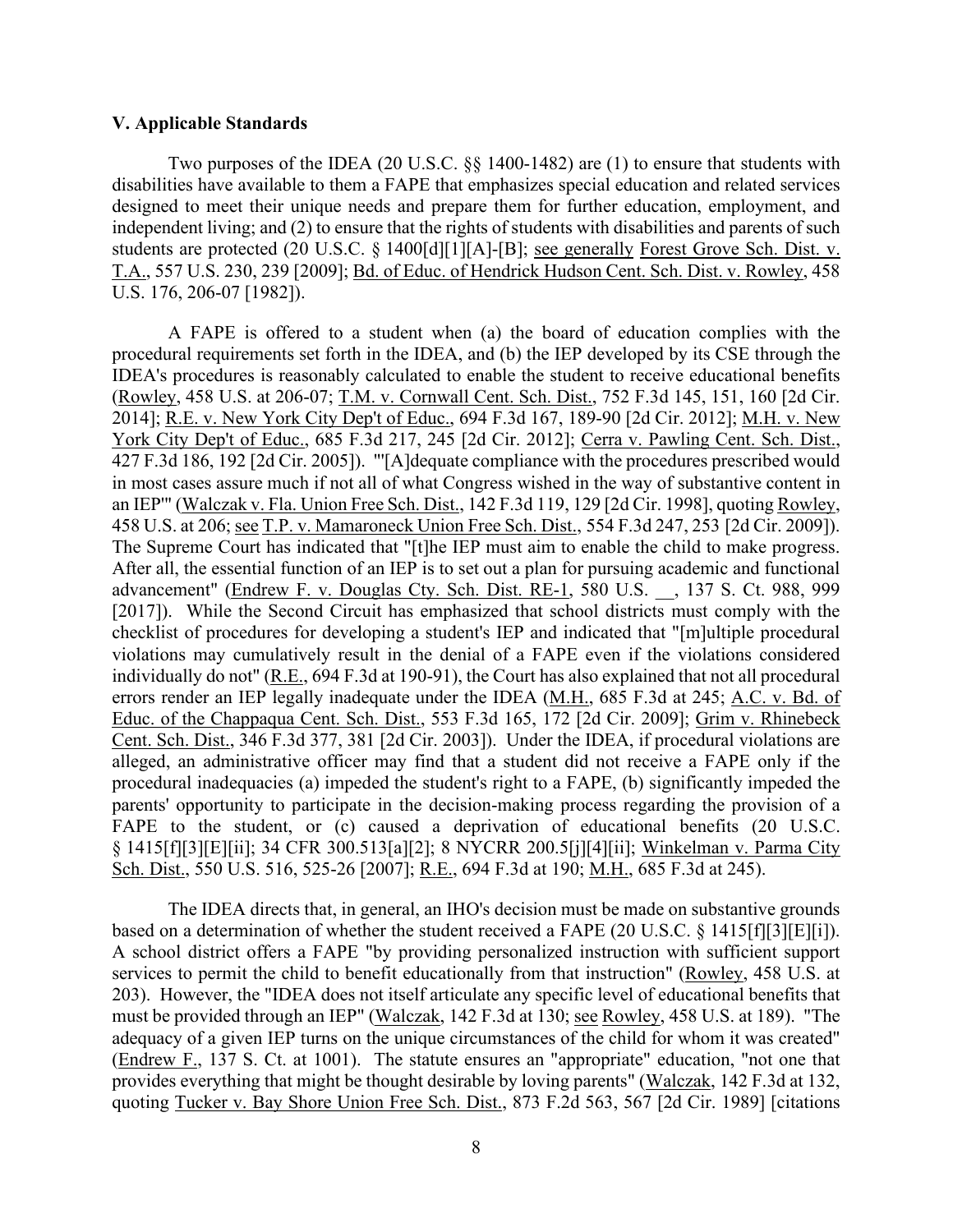produce progress, not regression,' and . . . affords the student with an opportunity greater than mere 200.6[a][1]; <u>see Newington,</u> 546 F.3d at 114; Gagliardo v. Arlington Cent. Sch. Dist., 489 F.3d omitted]; see Grim, 346 F.3d at 379). Additionally, school districts are not required to "maximize" the potential of students with disabilities (Rowley, 458 U.S. at 189, 199; Grim, 346 F.3d at 379; Walczak, 142 F.3d at 132). Nonetheless, a school district must provide "an IEP that is 'likely to 'trivial advancement'" (Cerra, 427 F.3d at 195, quoting Walczak, 142 F.3d at 130 [citations omitted]; <u>see T.P.</u>, 554 F.3d at 254; P. v. Newington Bd. of Educ., 546 F.3d 111, 118-19 [2d Cir. 2008]). The IEP must be "reasonably calculated to provide some 'meaningful' benefit" (Mrs. B. v. Milford Bd. of Educ., 103 F.3d 1114, 1120 [2d Cir. 1997]; see Endrew F., 137 S. Ct. at 1001 [holding that the IDEA "requires an educational program reasonably calculated to enable a child to make progress appropriate in light of the child's circumstances"]; Rowley, 458 U.S. at 192). The student's recommended program must also be provided in the least restrictive environment (LRE) (20 U.S.C. § 1412[a][5][A]; 34 CFR 300.114[a][2][i], 300.116[a][2]; 8 NYCRR 200.1[cc], 105, 108 [2d Cir. 2007]; Walczak, 142 F.3d at 132).

An appropriate educational program begins with an IEP that includes a statement of the student's present levels of academic achievement and functional performance (see 34 CFR 300.320[a][1]; 8 NYCRR 200.4[d][2][i]), establishes annual goals designed to meet the student's needs resulting from the student's disability and enable him or her to make progress in the general education curriculum (see 34 CFR 300.320[a][2][i], [2][i][A]; 8 NYCRR 200.4[d][2][iii]), and provides for the use of appropriate special education services (see 34 CFR 300.320[a][4]; 8 NYCRR 200.4[d][2][v]).[8](#page-8-0) 

the appropriateness of such placement (Educ. Law  $\S$  4404[1][c]; <u>see R.E.</u>, 694 F.3d at 184-85). The burden of proof is on the school district during an impartial hearing, except that a parent seeking tuition reimbursement for a unilateral placement has the burden of proof regarding

### **VI. Discussion**

### **A. Independent Educational Evaluations and District Reevaluation**

observation by an expert in behavior, and an FBA/BIP (Parent Ex. A at p. 17). During the hearing, observation by an expert in behavior, and an FBA/BIP (Parent Ex. A at p. 17). During the hearing, the district's representative indicated that the parties entered into a resolution agreement covering the request for a neuropsychological evaluation and an assistive technology evaluation (Tr. p. 9). Initially, in the parents' due process complaint notice, they requested IEEs in nine areas: a neuropsychological evaluation, a speech-language evaluation, an auditory processing evaluation, a PT evaluation, an OT evaluation, an assistive technology evaluation, an ABA assessment, an A neuropsychological evaluation was conducted during the hearing; however, the hearing record does not include an assistive technology evaluation (Tr. pp. 43, 64, 109; Parent Ex. R). In addition, the IHO directed the district to fund IEEs in the areas of a speech-language and OT through an interim order during the hearing and these evaluations were conducted in April and May 2021

<span id="page-8-0"></span> setting and achieve on grade level, the educational program set forth in the student's IEP "must be appropriately <sup>8</sup> The Supreme Court has stated that even if it is unreasonable to expect a student to attend a regular education ambitious in light of his [or her] circumstances, just as advancement from grade to grade is appropriately ambitious for most children in the regular classroom. The goals may differ, but every child should have the chance to meet challenging objectives" (Endrew F., 137 S. Ct. at 1000).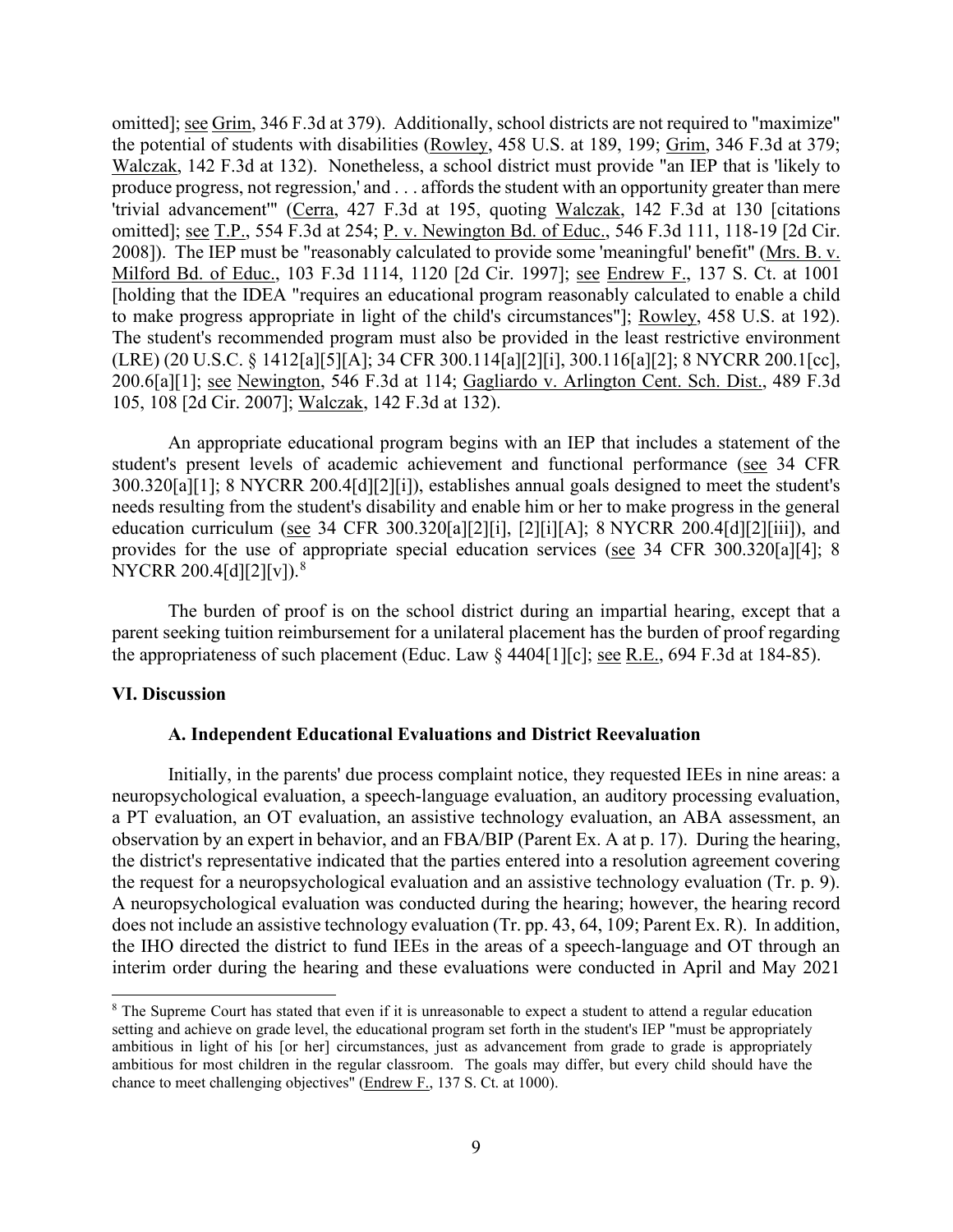expense (Parent Post Hr'g Br. at pp. 19-20). In her decision, the IHO found that there was no the requested evaluations" and denied the parents' request for IEEs (IHO Decision at p. 20). On and an FBA and BIP (Req. for Rev. at ¶10). Accordingly, the IHO's denial of IEEs in the remaining (Parent Ex. G; see Parent Exs. P; Q). At the conclusion of the hearing, the parents requested an independent assistive technology evaluation, an independent feeding and swallowing evaluation, an independent FBA and BIP, as well as an independent neuropsychological reevaluation at district evidence that the parents requested these evaluations from the district or "disagreed with any of appeal, the parents only request IEEs in the areas of assistive technology, feeding and swallowing, areas is final and binding on the parties and will not be further discussed (34 CFR 300.514[a]; 8 NYCRR 200.5[j][5][v]; see M.Z. v. New York City Dep't of Educ., 2013 WL 1314992, at \*6-\*7, \*10 [S.D.N.Y. Mar. 21, 2013]).

responsible for the education of the student" (8 NYCRR 200.1[z]; <u>see</u> 34 CFR 300.502[a][3][i]). Sch. Dist., 2012 WL 234392, at \*5 [S.D.N.Y. Jan. 13, 2012] [noting that "a prerequisite for an IEE evaluation obtained by a public agency defeated a parent's claim for an IEE at public expense]).<sup>9</sup> The IDEA and State and federal regulations guarantee parents the right to obtain an IEE (see 20 U.S.C. § 1415[b][1]; 34 CFR 300.502; 8 NYCRR 200.5[g]), which is defined by State regulation as "an individual evaluation of a student with a disability or a student thought to have a disability, conducted by a qualified examiner who is not employed by the public agency Parents have the right to have an IEE conducted at public expense if the parent expresses disagreement with an evaluation conducted by the district and requests that an IEE be conducted at public expense (34 CFR 300.502[b]; 8 NYCRR 200.5[g][1]; see K.B. v Pearl Riv. Union Free is a disagreement with a specific evaluation conducted by the district"]; R.L. v. Plainville Bd. of Educ., 363 F. Supp. 2d. 222, 234-35 [D. Conn. 2005] [finding parental failure to disagree with an

 meet the school district criteria (34 CFR 300.502[b][2][i]-[ii]; 8 NYCRR 200.5[g][1][iv). If a If a parent requests an IEE at public expense, the school district must, without unnecessary delay, either (1) ensure that an IEE is provided at public expense; or (2) initiate an impartial hearing to establish that its evaluation is appropriate or that the evaluation obtained by the parent does not school district's evaluation is determined to be appropriate by an IHO, the parent may still obtain an IEE, although not at public expense (34 CFR 300.502[b][3]; 8 NYCRR 200.5[g][1][v]). Additionally, both federal and State regulations provide that "[a] parent is entitled to only one [IEE] at public expense each time the public agency conducts an evaluation with which the parent disagrees" (34 CFR 300.502[b][5]; 8 NYCRR 200.5[g][1]). The Second Circuit Court of Appeals has recently found that, if a district and a parent agree that a student should be evaluated before the required triennial evaluation "the parent must disagree with any given evaluation before the child's next regularly scheduled evaluation occurs" or "[o]therwise, the parent's disagreement will be rendered irrelevant by the subsequent evaluation" (D.S. v. Trumbull Bd. of Educ., 975 F.3d 152, 170 [2d Cir. 2020]).

<span id="page-9-0"></span><sup>9</sup> Guidance from the United States Department of Education's Office of Special Education Programs (OSEP) indicates that, if a parent disagrees with an evaluation because a child was not assessed in a particular area, "the parent has the right to request an IEE to assess the child in that area to determine whether the child has a disability and the nature and extent of the special education and related services that child needs" (Letter to Baus, 65 IDELR 81 [OSEP 2015]; see Letter to Carroll, 68 IDELR 279 [OSEP 2016]).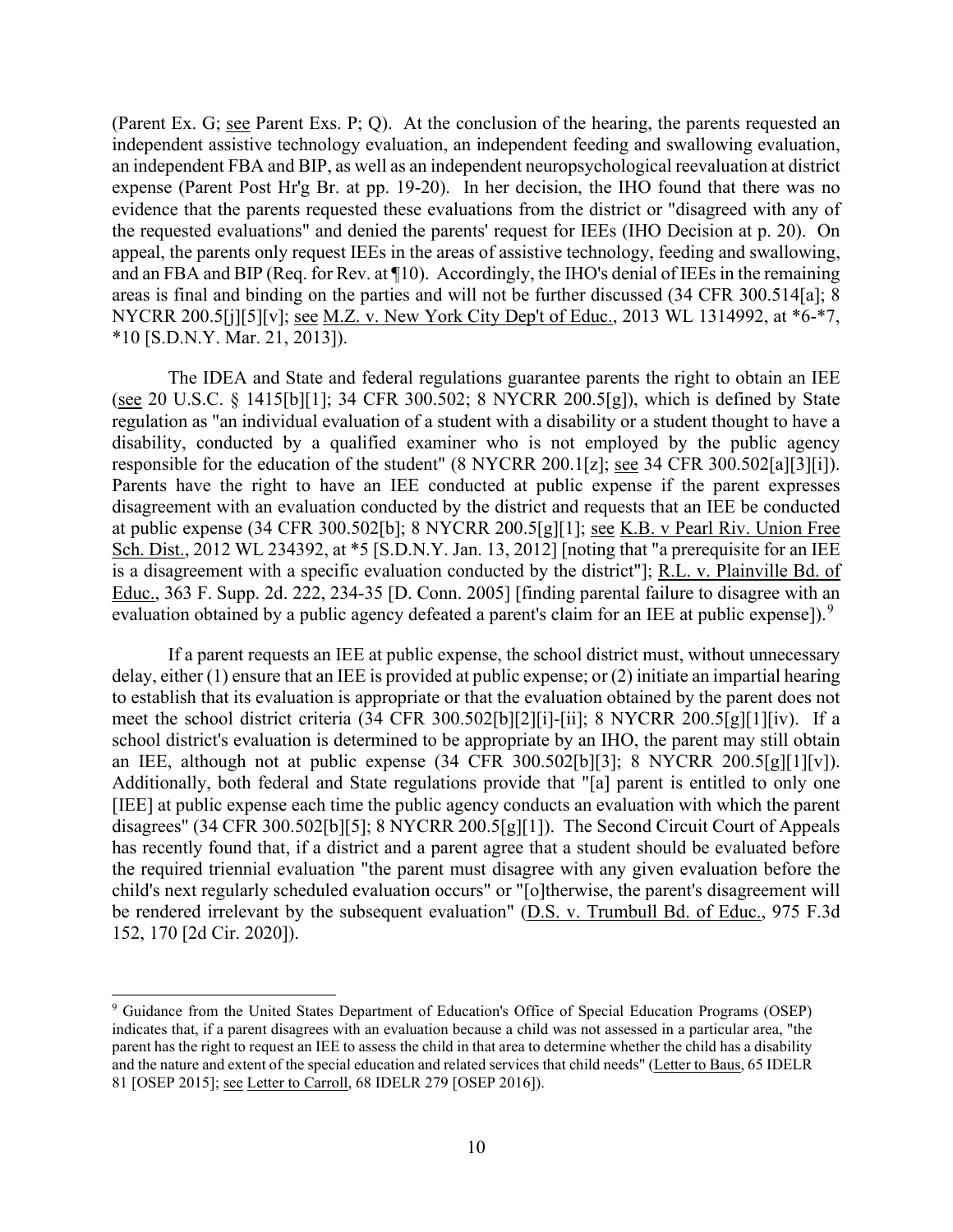neuropsychological, OT, and speech-language evaluations.<sup>10</sup> Additionally, although the parents' the district's evaluations, in particular arguing that, at multiple points in time, the student was not While there are claims that the district failed to adequately evaluate the student, and it shows that the parent initiated a claim for publicly funded IEEs in the December 2020 due process complaint notice, there is no evidence that the parents sought IEEs at public expense prior to their December 2020 due process complaint notice or how the district responded, if at all, to the parents' requests in the due process complaint notice other than to agree to the parents' requests for allegations regarding the district's evaluations of the student were generally vague and not directed at specific evaluations, the parents' due process complaint notice included numerous objections to evaluated in all areas of suspected disability (Parent Ex. A at ¶¶ 3, 13, 19-20, 25, 38, 52, 78, 86, 88[c], 88[l], 88[n], 104, 121-33, 135[a], 151).

Notwithstanding the parents' allegations in the due process complaint notice, the district did not offer any evidence at the impartial hearing in defense of its evaluations of the student.

 A district must conduct an evaluation of a student where the educational or related services and at least once every three years unless the district and the parent agree in writing that such a reevaluation is unnecessary (8 NYCRR 200.4[b][4]; <u>see</u> 34 CFR 300.303[b][1]-[2]). A CSE may needs of a student warrant a reevaluation or if the student's parent or teacher requests a reevaluation (34 CFR 300.303[a][2]; 8 NYCRR 200.4[b][4]); however, a district need not conduct a reevaluation more frequently than once per year unless the parent and the district otherwise agree direct that additional evaluations or assessments be conducted in order to appropriately assess the student in all areas related to the suspected disabilities (8 NYCRR 200.4[b][3]). Any evaluation of a student with a disability must use a variety of assessment tools and strategies to gather relevant functional, developmental, and academic information about the student, including information provided by the parent, that may assist in determining, among other things the content of the student's IEP (20 U.S.C. § 1414[b][2][A]; 34 CFR 300.304[b][1][ii]; see Letter to Clarke, 48 IDELR 77 [OSEP 2007]). In particular, a district must rely on technically sound instruments that may assess the relative contribution of cognitive and behavioral factors, in addition to physical or developmental factors (20 U.S.C. § 1414[b][2][C]; 34 CFR 300.304[b][3]; 8 NYCRR 200.4[b][6][x]). A district must ensure that a student is appropriately assessed in all areas related to the suspected disability, including, where appropriate, social and emotional status (20 U.S.C. § 1414[b][3][B]; 34 CFR 300.304[c][4]; 8 NYCRR 200.4[b][6][vii]). An evaluation of a student must be sufficiently comprehensive to identify all of the student's special education and related services needs, whether or not commonly linked to the disability category in which the student has been classified (34 CFR 300.304[c][6]; 8 NYCRR 200.4[b][6][ix]).

The neuropsychologist who evaluated the student in June 2021 recommended that the student receive an assistive technology evaluation and an FBA and BIP (Parent Exs. R at pp. 14-

<span id="page-10-0"></span><sup>&</sup>lt;sup>10</sup> While in past decisions, SROs have held that a parent may request a district funded IEE in a due process not exactly the process contemplated by the IDEA and its implementing regulations (34 CFR 300.502[b]; 8 complaint notice in the first instance (see Application of a Student with a Disability, Appeal No. 19-094), this is NYCRR 200.5[g][1]). In cases such as this, it is becoming obvious that the parent is delaying the IEE request in favor of including it in their own due process complaint with the intent to litigate the issue rather than attempting to work with the district outside of due process, which tactic is unnecessary, especially when the district appeared to be willing to engage with the parents and agreed to pay for some IEE elements early on in this matter.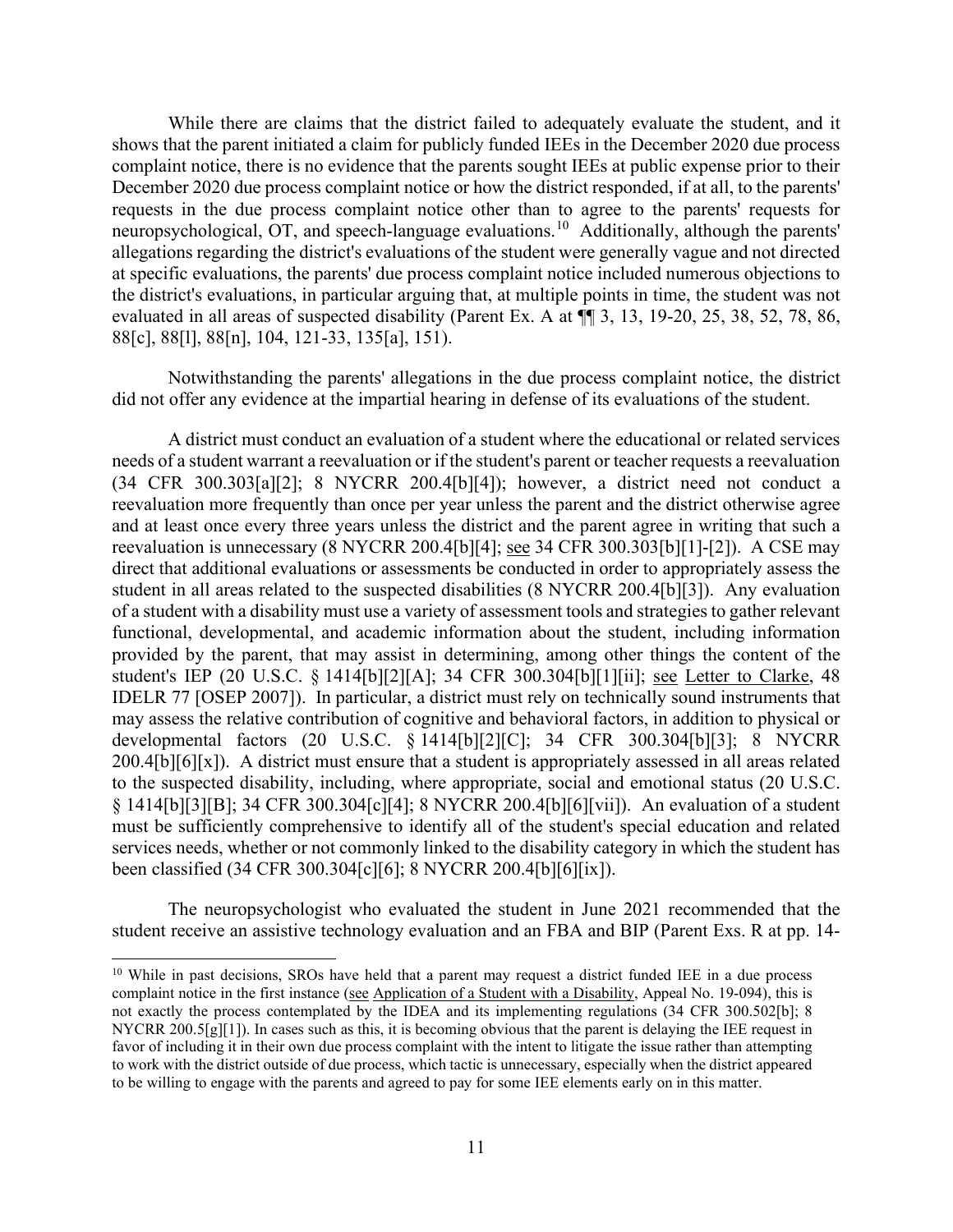at p. 18; S at ¶73). With respect to the latter, the district is correct that the parents did not request recommendations set forth in the speech-language evaluation (see Req. for Rev. 110). Generally, instance. However, even if the lack of a feeding and swallowing evaluation did not underlie the 15; U at ¶¶ 82, 83). In addition, the speech-language pathologist who evaluated the student in May 2021 recommended that the student receive a feeding and swallowing evaluation (Parent Exs. Q a feeding and swallowing evaluation in their due process complaint notice (see Parent Ex. A). The parents concede that they came to request a feeding and swallowing evaluation based on the if the IEEs request yet further evaluations, the district should have an opportunity to conduct those evaluations and, in this instance, it does not appear that the lack of the feeding and swallowing evaluation formed the basis of the parents' disagreement with the district evaluations in this parents' disagreement with the district's evaluation of the student, given the remand of this matter, as discussed below, the independent evaluation is alternatively appropriate in order to inform the hearing record below (34 CFR 300.502[d]; 8 NYCRR 200.5[g][2]; [j][3][viii]; Luo v. Roberts, 2016 WL 6831122, at \*7 [E.D. Pa. Oct. 27, 2016] [noting that an IHO "is permitted, and in some cases required, to order an [IEE] at public expense"], on reconsideration in part, Luo v. Owen J. Roberts Sch. Dist., 2016 WL 6962547 [E.D. Pa. Nov. 28, 2016], aff'd, 2018 WL 2944340 [3d Cir. June 11, 2018]; Lyons v. Lower Merrion Sch. Dist., 2010 WL 8913276, at \*3 [E.D. Pa. Dec. 14, 2010] [noting that the regulation "allows a hearing officer to order an IEE 'as part of' a larger process"]; <u>see also S. Kingstown Sch. Comm. v. Joanna S.</u>, 2014 WL 197859, at \*9 n.9 [D.R.I.] Jan. 14, 2014] [acknowledging opinion that the regulation empowers hearing officers to solicit independent expert opinions but disagreeing that the regulation gives an IHO "the inherent power to make up remedies out of whole cloth"], aff'd, 773 F.3d 344 [1st Cir. 2014]).

In accordance with the forgoing, the district is directed to fund IEEs, in particular, the feeding and swallowing evaluation, an assistive technology evaluation, and an FBA.

### **B. Compensatory Education**

 purpose of an award of compensatory education is to provide an appropriate remedy for a denial up for" a denial of a FAPE]; <u>see also E. Lyme</u>, 790 F.3d at 456; <u>Reid v. Dist. of Columbia</u>, 401 of Student W. v. Puyallup Sch. Dist., 31 F.3d 1489, 1497 [9th Cir. 1994]). Accordingly, an award Compensatory education is an equitable remedy that is tailored to meet the unique circumstances of each case (Wenger v. Canastota, 979 F. Supp. 147 [N.D.N.Y. 1997]). The of a FAPE (see E.M. v. New York City Dep't of Educ., 758 F.3d 442, 451 [2d Cir. 2014]; Newington, 546 F.3d at 123 [holding that compensatory education is a remedy designed to "make F.3d 516, 524 [D.C. Cir. 2005] [holding that, in fashioning an appropriate compensatory education remedy, "the inquiry must be fact-specific, and to accomplish IDEA's purposes, the ultimate award must be reasonably calculated to provide the educational benefits that likely would have accrued from special education services the school district should have supplied in the first place"]; Parents of compensatory education should aim to place the student in the position he or she would have been in had the district complied with its obligations under the IDEA (see Newington, 546 F.3d at 123 [holding that compensatory education awards should be designed so as to "appropriately address[] the problems with the IEP"]; see also Draper v. Atlanta Indep. Sch. Sys., 518 F.3d 1275, 1289 [11th Cir. 2008] [holding that "[c]ompensatory awards should place children in the position they would have been in but for the violation of the Act"]; Bd. of Educ. of Fayette County v. L.M., 478 F.3d 307, 316 [6th Cir. 2007] [holding that "a flexible approach, rather than a rote hour-byhour compensation award, is more likely to address [the student's] educational problems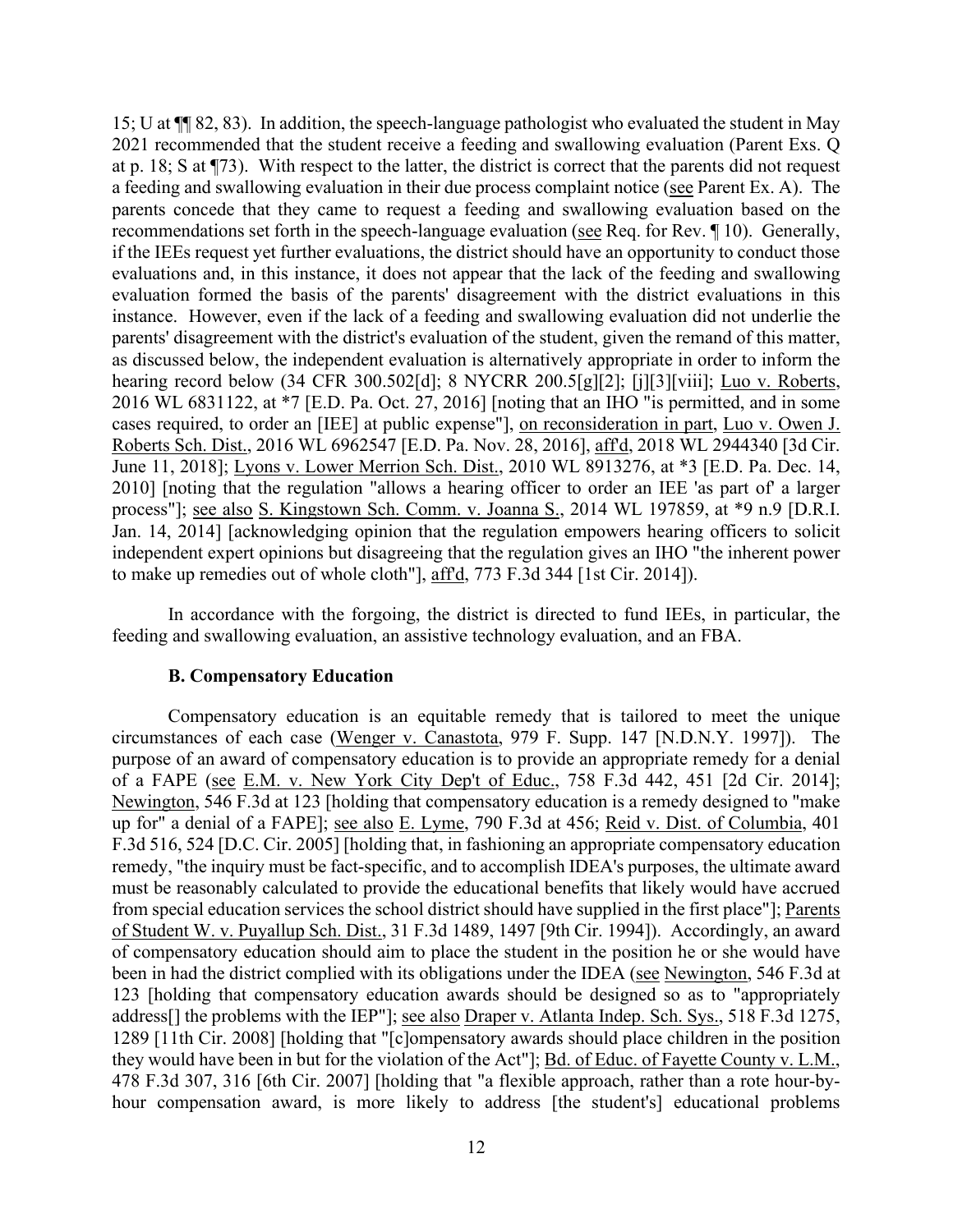occupied but for the school district's violations of IDEA"]). successfully"]; Reid, 401 F.3d at 518 [holding that compensatory education is a "replacement of educational services the child should have received in the first place" and that compensatory education awards "should aim to place disabled children in the same position they would have

 student a FAPE for the 2018-19, 2019-20, and 2020-21 school years. The parents now request all 4404[1][c]; <u>see M.M. v. New York City Dep't of Educ.</u>, 2017 WL 1194685, at \*4 [S.D.N.Y. Mar. Here, the district conceded, or at least failed to meet its burden to prove, that it offered the of the compensatory ABA services sought at the impartial hearing. To be sure, the district was required under the due process procedures set forth in New York State law to address its burdens by describing its views, based on a fact-specific inquiry set forth in an evidentiary record, regarding an appropriate compensatory education remedy that would most reasonably and efficiently place the student in the position that he would have been but for the denial of a FAPE (Educ. Law § 30, 2017] [noting the SRO's finding that the district had the burden of proof on the issue of compensatory education]; see also E. Lyme, 790 F.3d at 457; Reid*,* 401 F.3d at 524). Where, as here, New York State law has placed the burden of production and persuasion at an impartial hearing on the district, it is not an SRO's responsibility to craft the district's position regarding the appropriate compensatory education remedy

 case, any and all of the relief requested without question—is a disfavored outcome even where the 7, 11-12 [D.C. Cir. 2005] [rejecting "lump sum" grant of tutoring as a compensatory remedy for a multi-year denial of  ${\rm FAPE}$ ]).<sup>[11](#page-12-0)</sup> Indeed, an award ordered so blindly could ultimately do more harm However, an outright default judgment awarding compensatory education—or as in this district's conduct in denying the student a FAPE and in failing to actively participate in the impartial hearing process is egregious (see Branham v. Govt. of the Dist. of Columbia, 427 F.3d than good for a student (see M.M., 2017 WL 1194685, at \*8 ["Common sense and experience teaches that services that may be valuable for, or even critical to, a child's educational achievement when provided in small to moderate amounts may become close to useless, or even burdensome, if provided in overwhelming quantity"]). Moreover, if the sum and total of the compensatory education relief requested by the parent was ordered, including the monetization thereof, it would amount to a punitive award (see C.W. v Rose Tree Media Sch. Dist., 395 Fed. App'x 824, 828 [3d Cir. Sept. 27, 2010] [noting that "[t]he purpose of compensatory education is not to punish school districts for failing to follow the established procedures for providing a [FAPE], but to compensate students with disabilities who have not received an appropriate education."]).

Here, the parents' request for relief represents an hour-for-hour compensatory education remedy for the school years at issue without consideration of the program and services the student received. A request for compensatory education "should be denied when the deficiencies suffered have already been mitigated" or partially mitigated as the case may be (N. Kingston Sch. Comm.

<span id="page-12-0"></span> comply with provisions requiring a response to due process complaint notices tends to lean against entry of a Dry Creek Joint Elementary Sch. Dist., 595 Fed. App'x 698, 699 [9th Cir. 2014]; Jalloh v. Dist. of Columbia, 535 F. Supp. 2d 13, 19-20 [D.D.C. 2008]; Sykes v. Dist. of Columbia, 518 F. Supp. 2d 261, 267 [D.D.C. 2007]).  $11$  Authority specific to the issue of a parent's request for a default judgment due to a school district's failure to default judgment in the absence of a substantive violation, and that the remedy is a due process hearing  $(G.M. v.$ However, here, an impartial hearing, along with a full and fair opportunity to be heard, has been afforded to the district already, rendering such authority inapposite.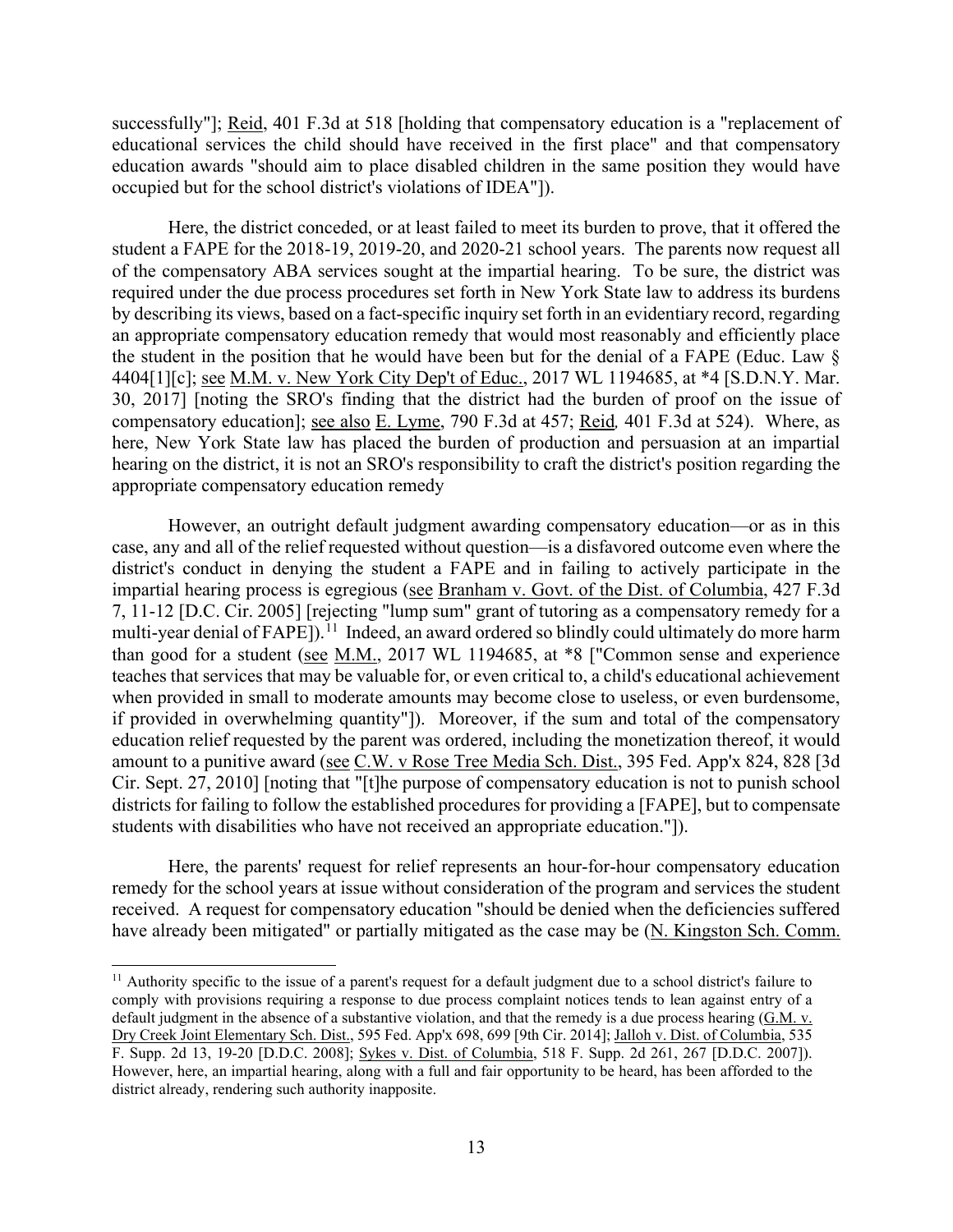v. Justine R., 2014 WL 8108411, at \*9 [D.R.I. Jun. 27, 2014], adopted at, 2015 WL 1137588 [D.R.I. Mar. 12, 2015] see Somberg v Utica Community Schs., 2017 WL 242840, at \*4 [E.D. Mich Jan. 20, 2017] [declining to award full-time tutoring for years during which student was denied a FAPE, since the student "did make some advancement over the course of his time in high school, even though he was not presented with what he was due under IDEA"], aff'd, 908 F.3d 162 [6th Cir. 2018]; Phillips v. Dist. of Columbia, 932 F. Supp. 2d 42, 50 & n.4 [D.D.C. 2013] [collecting authority for the proposition that an award of compensatory education is not mandatory in cases where a denial of a FAPE is established]).

 In this matter, the IHO correctly denied the parents' request for 5,796 hours of ABA services (5,520 hours of 1:1 ABA services and 276 hours of home-based ABA services), as the hearing record in its current state does not support such an award.<sup>12</sup> Nevertheless, the student is concedes in its answer and cross-appeal. That is, "[o]nce a plaintiff has established that she is 524, 527; see Lee v. Dist. of Columbia, 2017 WL 44288, at \*1 [D.D.C. Jan. 3, 2017]). entitled to some compensatory relief for a three-year denial of a FAPE, which the district also entitled to an award, simply refusing to grant one clashes with Reid, which sought to eliminate 'cookie-cutter' awards in favor of a 'qualitative focus on individual needs' of disabled students" (Stanton v. Dist. of Columbia, 680 F. Supp 2d 201, 207 [D.D.C. 2010], quoting Reid, 401 F.3d at

 21 school years and the parents have prevailed on that issue. Review of the hearing record shows The parents object to the district's request for remand and argue that it will unfairly provide the district a second opportunity to meet its burden to offer a compensatory remedy. However, the district has already conceded that the student was denied a FAPE for the 2018-19, 2019-20, 2020 that it is not complete for the computation of a compensatory award and, accordingly, remand is necessary to determine an appropriate award.

 progress after enrolling in the Child School on February 1, 2021. The psychologist who conducted the July 2021 independent neuropsychological evaluation opined that, due to the district's failure to provide the student with a sufficient and consistent program and services, the student "is entitled to a flexible, non-expiring bank of 5,520 compensatory remediation hours for 1:1 SETSS-ABA, social skills training, home-based ABA, and parent counseling/training" (Parent Ex. R at p. 14). The evaluator further stated that the hours were calculated based on three school years "during which time [the student] should have received a full-time (40 hours/week) ABA program" (id.). The evaluator also recommended an additional 276 hours of home-based ABA services (id. at p. 15). The psychologist's recommendation for 5,520 hours of compensatory ABA services was based on the faulty premise that the student did not derive any educational benefit whatsoever during the 2018-19, 2019-20, and 2020-21 school years and the recommendation also failed to account for the program the student was in at the end of the 2020-21 school year, as there is some indication in the hearing record that the student made

At the time of the development of the October 2018 IEP, the student was seven years old and would have attended a second grade class had he not repeated first grade. A comparison of the October 2019 IEP with the October 2018 IEP indicated that the student made little progress

<span id="page-13-0"></span><sup>&</sup>lt;sup>12</sup> In their request for review the parents are seeking 5,520 hours of ABA services; however, at the close of the hearing the parents requested 5,796 hours of ABA services (see Parent Post Hr'g Br. at pp. 17-19, 27).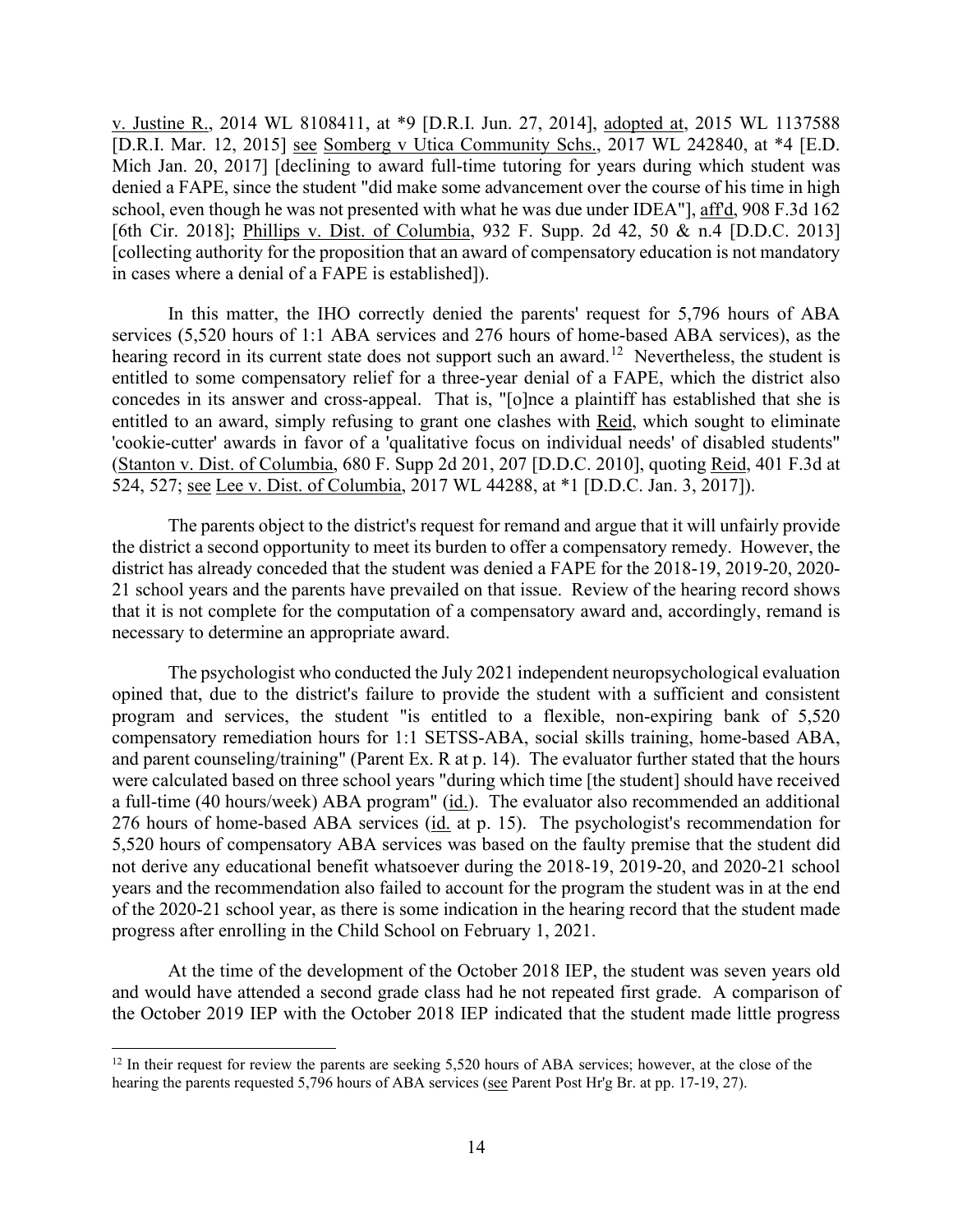while attending public school; however, he did make some progress. According to the October performing at a first grade level in math (Parent Ex. C at p. 22). In reading, writing, and activities student remained functioning at the same levels (compare Parent Ex. D at pp. 7-8, with Parent Ex. use repeated addition to multiply and could "do so for numbers 1-10" (Parent Ex. D at p. 7). progress since October 2018 (Parent Ex. D at pp. 8-9). At the time of the development of the 2018 IEP's instructional/functional levels, the student was reading at a kindergarten level and of daily living, the descriptions of the student were virtually identical from 2018 to 2019, and the C at pp. 8-9). In math, the student was working on grade level during 2018 and 2019, and according to the October 2019 IEP, the student was able to solve addition and subtraction equations for numbers 1-20, an improvement from the prior school year (compare Parent Ex. D at p. 7, with Parent Ex. C at p. 8). The October 2019 IEP also indicated that the student was learning how to Behaviorally, the October 2019 IEP indicated that the student's distractibility had improved, and that medication had been beneficial (compare Parent Ex. D at p. 8, with Parent Ex. C at p. 9). In speech-language therapy, the October 2019 IEP reflected that the student had made minimal October 2019 IEP, the student was eight years old and would have attended a third grade class, had he not repeated first grade. According to the student's instructional/functional levels from the October 2019 IEP, the student was reading at a kindergarten level and performing at a first grade level in math (Parent Ex. D at p. 26).

with Parent Ex. D at p. 7). In math, the student was working on grade level in solving pp. 7, 9). In writing, the student remained "far below grade level"; however, he had shown (compare Parent Ex. E at pp. 2-3, with Parent Ex. D at p. 8). The November 2020 IEP indicated were at the first grade level for both reading and math (Parent Ex. E at p. 14). At the time of the development of the November 2020 IEP, the student was nine years old and would have attended a fourth grade class, had he not repeated first grade. A comparison of the November 2020 IEP with the October 2019 IEP indicated that in reading, the student had shown progress with longer, more complex words with blends at the beginning and had progressed from reading stories at a Fountas and Pinnell level C to a level E (compare Parent Ex. E at p. 1, multiplication equations for numbers 1-10, he could easily count up to 100, and could add and subtract with regrouping (compare Parent Ex. E at pp. 1-2, with Parent Ex. D at p. 7). The student was beginning to learn to divide and required adult assistance, nevertheless, math continued to be an area of relative strength for the student (compare Parent Ex. E at pp. 2, 3, with Parent Ex. D at improvement in the amount of pressure he used when writing and in penmanship (Parent Ex. E at p. 2). The descriptions of the student's functioning in activities of daily living and behaviorally were similar to the prior school year, while noting some differences related to distance learning that the student had made moderate progress in speech-language therapy until remote learning began in March 2020, when the student regressed due to his difficulty sustaining attention (Parent Ex. E at p. 3). According to the November 2020 IEP, the student's instructional/functional levels

 2018 (Parent Ex. F at pp. 2-18). In an evaluation report dated November 30, 2018, the psychologist recommended placement in a fulltime, small, structured, integrated classroom with a small student-The parents obtained a private neuropsychological evaluation in October and November to-teacher ratio which could provide direct instruction by a special education teacher utilizing a specialized behavioral program (id. at p. 8). The private psychologist also recommended 12-month services, OT, speech-language therapy, a social skills group, and specific classroom accommodations (id. at pp. 9-10). The private psychologist also made specific recommendations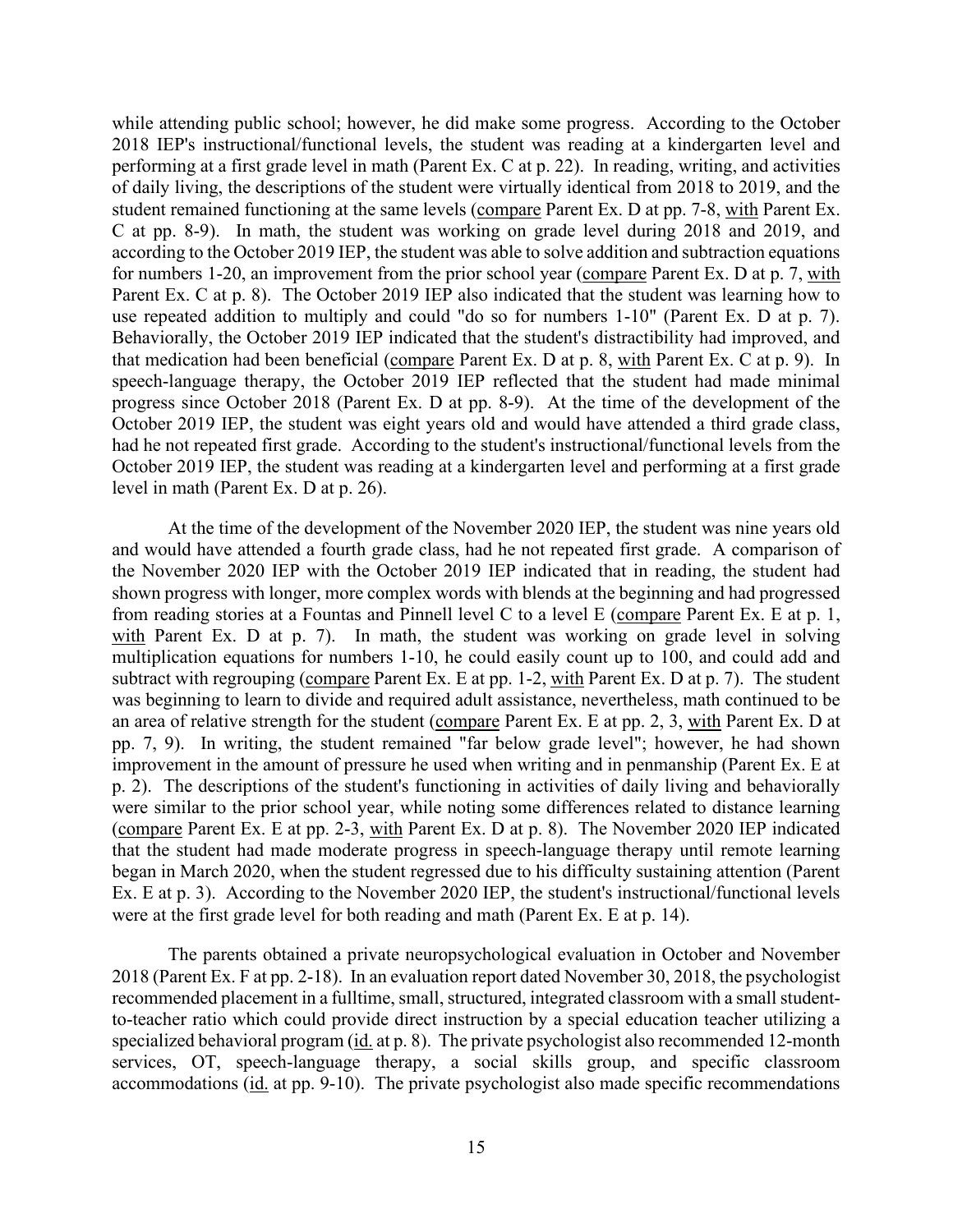to address the student's attention deficits, working memory, and executive functioning delays (*id.* evaluation and a privately-obtained July 2019 psychoeducational evaluation (Parents Exs. N; O).<sup>[13](#page-15-0)</sup> at pp. 10-11). The hearing record also includes a privately-obtained July 2019 psychosocial The July 2019 psychosocial evaluation recommended afterschool programming, community habilitation, recreation, respite, a socialization skills group, and a special education advocate (Parent Ex. N at p. 5). The July 2019 psychoeducational evaluation recommended referral to the CSE to locate a new school placement, continued case management, and continued medication monitoring (Parent Ex. O at p. 5).

and how" questions (id.). The student required most questions to be repeated and rephrased (id.). The occupational therapist who conducted the independent OT evaluation interviewed the student's fourth grade head teacher at the Child School on May 3, 2021 (Parent Ex. P at p. 1). The student's head teacher reported that the student had adjusted well to the school and made friends (id. at p. 2). The student demonstrated strong math skills and his greatest academic need according to the head teacher was in reading comprehension and answering "who, what, where, when, why, The student reportedly also demonstrated difficulty forming some letters and with spacing so that his writing was legible (id.). The student required movement breaks every 20 to 25 minutes and the head teacher indicated that the whole class participated in these movement/brain breaks that were based on the program "Move 2 Learn" (id.).

(id.). In math, the student applied strategies for addition and subtraction of two-digit problems directions broken down into simple steps; outlines/graphic organizers; verbal and nonverbal The speech-language pathologist who conducted the independent speech-language evaluation obtained an "intake form" from the student's fourth grade head teacher on April 21, 2021 (Parent Ex. Q at p. 2). The student's head teacher reported that the student was performing at a second grade level for both reading and math (id.). The student read second grade passages fluently and applied decoding strategies when reading multisyllabic words and words containing long/short vowel sounds (id.). The student struggled with reading comprehension, responding to basic who, what, where, when, why, and how questions, locating the main idea and supporting details, answering inference questions, and determining facts from opinions (id.). The head teacher also indicated that the student struggled to include an introduction, middle and conclusion when writing in paragraph form; used basic sentences and did not include details or descriptive words that required regrouping (id.). The student was able to identify the value of coins, add different coin combinations, and multiply a few facts for single digit numbers (id.). The student reportedly struggled with multiplying with digits 10, 11, and 12 and with choosing the correct operation for addition, subtraction, or multiplication when given a one or two-step word problem (id.). The student required word problems to be read aloud several times; reteaching, manipulatives, and prompts; modeling; comprehension questions explained in detail; pictures/visual cues; and extended time to complete all assignments (id.). The student was reported to have strengths in math calculations but struggled with reading comprehension, writing, responding to basic

<span id="page-15-0"></span><sup>&</sup>lt;sup>13</sup> As part of the privately-obtained July 2019 psychoeducational evaluation, the student's cognitive functioning was assessed using the Stanford-Binet Intelligence Scales-Fifth Edition (SB-5) (Parent Ex. O at pp. 2-3). The student's results on the SB-5 were not consistent with the results obtained on the Weschler Intelligence Scale for Children-Fifth Edition (WISC-V) as reported in the district's October 2018 psychoeducational evaluation and in the July 2021 independent neuropsychological evaluation (compare Parent Ex. O at pp. 2-3, with Parent Ex. R at p. 17; Dist. Ex. 4 at p. 4).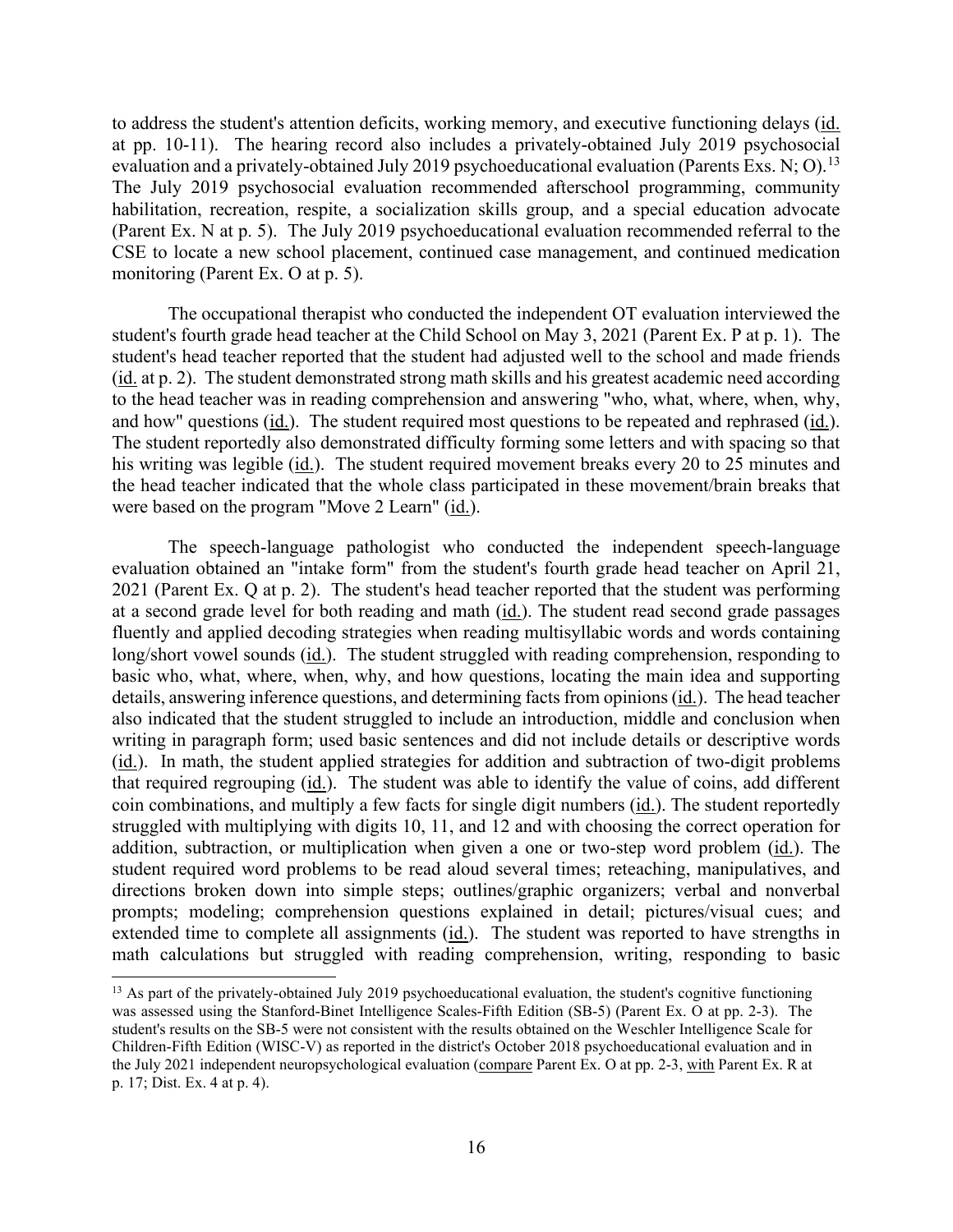in classroom discussions, particularly in science and social studies, he was reported to lose focus questions, and following basic one-step directions (id.). When compared to peers with similar backgrounds and language acquisition histories, the student's language was reported to be "on the same level as his peers in the classroom" (id. at pp. 2-3). While the student enjoyed participating and to be easily distracted by external stimuli (e.g., picking his nails, staring at his pencil, etc.) (id. at p. 3). It was also reported that "[the student] occasionally struggle[d] to complete a sentence when he [wa]s trying to explain his thoughts to an adult" (id.). Reportedly, the student may repeat what was asked of him or become confused (id.). He was described as being a "perfectionist" and as "a very hard worker," who became upset when he got an answer wrong (id.).

in an independent math worksheet activity (id. at p. 6). During the assignment, the psychologist student and asked, "are you okay over there?"; the student did not look up from his paper and kept The psychologist who conducted the independent neuropsychological evaluation also conducted a classroom observation via live stream video on June 23, 2021, "in order to capture [the student] in his current school environment" (Parent Ex. R at p. 5). The psychologist noted that the classroom desks were separated in the classroom for social distancing precautions (id. at pp. 5-6). On the morning of the observation, the students were seated at their desks and engaged reported that the student was consistently on-task and making the appropriate corrections to his work (id.). The student reportedly worked very diligently and was not distracted by other students in the classroom (id.). The student's teachers frequently checked in on him to review his progress (id.). According to the psychologist, at one point, the student's head teacher called over to the working (id.). The psychologist noted that the head teacher asked the student if he was finished with the page and the student did not respond (id.). The head teacher stated, "Yes? No?," the student reportedly kept his eyes on the paper and briefly replied, "No" (id.). The head teacher approached the student's desk to review his progress, and the psychologist noted that the student seemed unsure of how to approach multistep math problems (id.). The student was reportedly unable to finish each problem without the teachers guiding him through each step and correcting his computation errors (id.). The psychologist further noted that the student also relied on verbal instructions to move on to the next problem (id.). The psychologist also indicated that at the end of the lesson, the head teacher addressed the class and asked the students to clean up their desks and get ready for lunch (id.). It was observed that the student transitioned quietly and efficiently  $(id.)$ .

Although the hearing record includes some information regarding the student's progress, the hearing record lacks specific progress reports. In particular, the student's progress towards his IEP goals during the 2018-19, 2019-20, and 2020-21 school years, service delivery records, as well as progress reports from the Child School beyond the anecdotal reports of the student's fourth grade head teacher are not included in the hearing record.

 has been successful and made academic gains since enrolling at the Child School on February 1, Overall, considering the above, the hearing record in this matter includes an adequate history of the student's functioning and the district concedes that it did not maintain the student in a classroom that was insufficiently supportive during the school years at issue. However, as discussed above, the hearing record also includes evidence that tends to indicate that the student 2021. Accordingly, based on the student showing some progress in the district, the private evaluator's blanket recommendation, which did not seem to take that progress into account, cannot be relied on as a sole basis for making a compensatory education award.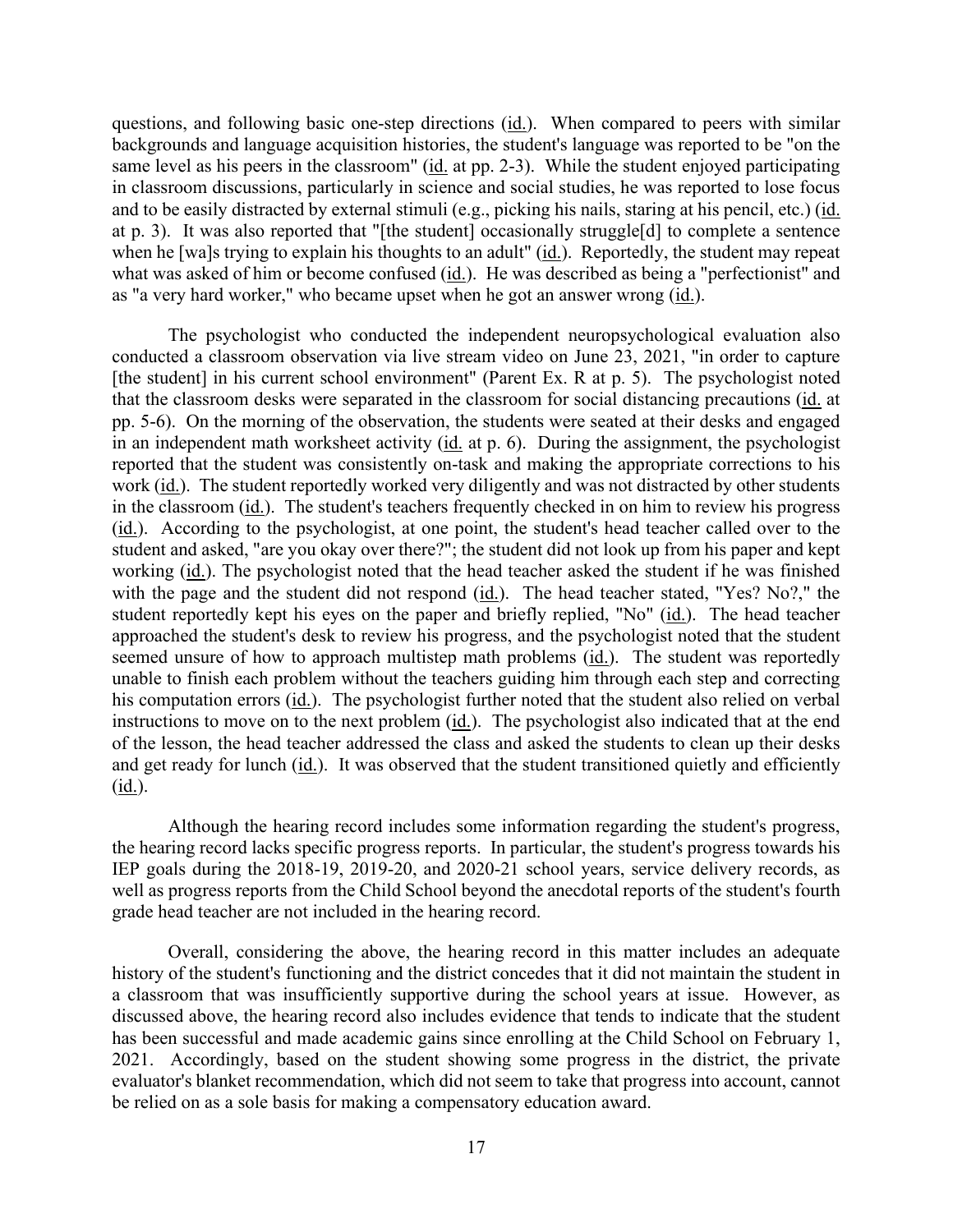In addition to the lack of information regarding the student's progress, the private evaluations also fail to sufficiently describe how an award of over 5,000 hours of 1:1 ABA services might be used by the student to get him to the position he would have been in but for the denial of a FAPE for the three school years at issue.

 the Assessment of Basic Language and Learning Skills (ABLLS), the Verbal Behavior Milestones goals and interventions, and then an ABA program is ideally based off of -- not entirely, but The psychologist who conducted the independent neuropsychological evaluation testified that because she would not be delivering services or providing supervision, she did not recommend specific goals or objectives and did not perform the type of assessments that would have established the student's present skill levels (Tr. pp. 123-26). The psychologist also testified that Assessment and Placement Program (VB-MAPP), and a transition assessment were required to identify the student's milestones (Tr. p. 125). She further testified that these assessments were part of assessing and measuring progress "with the eventual goal of being in a least restrictive environment… [a]nd then also there's a more in depth task analysis. So it's figuring out exactly where is that breakdown to achieving this particular skill or outcome" (Tr. p. 126). The psychologist elaborated that "it is very nuanced, and which is the idea to really target and develop partially based off of those outcomes from those assessments" (id.).

 When asked by the IHO what 1:1 ABA services would consist of for the student, the psychologist testified that it could include social skills training, community/vocational and adaptive living skills services, and parent counseling and training (Tr. p. 118-19). When asked to explain what the student's day would look like, the psychologist testified that "it could include the opportunity to provide more wraparound services. Not having a VB-MAPP or an ABLLS to know exactly where his skills deficits are… it would be incredibly important for his family to have services that they can access before school" (Tr. p. 119). The psychologist also provided examples of how 1:1 ABA instruction could be accessed throughout the day for the student (Tr. pp. 119-20).

 The hearing record also reflects that the student has never received ABA services, and, although the November 2018 private neuropsychological evaluation recommended a specialized behavioral program, the psychologist did not endorse a specific methodology and did not recommend compensatory educational services despite noting the student's significant academic delays and poor progress (Parent Ex. F at pp. 5-8).

 and 2020-21 school years. Accordingly, remand for further proceedings is necessary to answer these questions (see 8 NYCRR 279.10[c] ["A State Review Officer may remand a matter to an Because the student has never received instruction using ABA and because the psychologist did not determine the student's skill levels, the recommendation for a non-expiring bank of 5,520 hours of ABA services is not tethered to the student's need areas, does not specify the academic delays that will be addressed as a result of a three-year denial of a FAPE, and does not include a reasonable time frame within which the student could be expected to make academic gains he should have achieved had the district offered him a FAPE during the 2018-19, 2019-20, impartial hearing officer to take additional evidence or make additional findings"]).

The parents object to a remand of this matter asserting that the district should not be given a second chance to present an argument or evidence about a compensatory award. However, as discussed above, the hearing record does not include sufficient information upon which to base a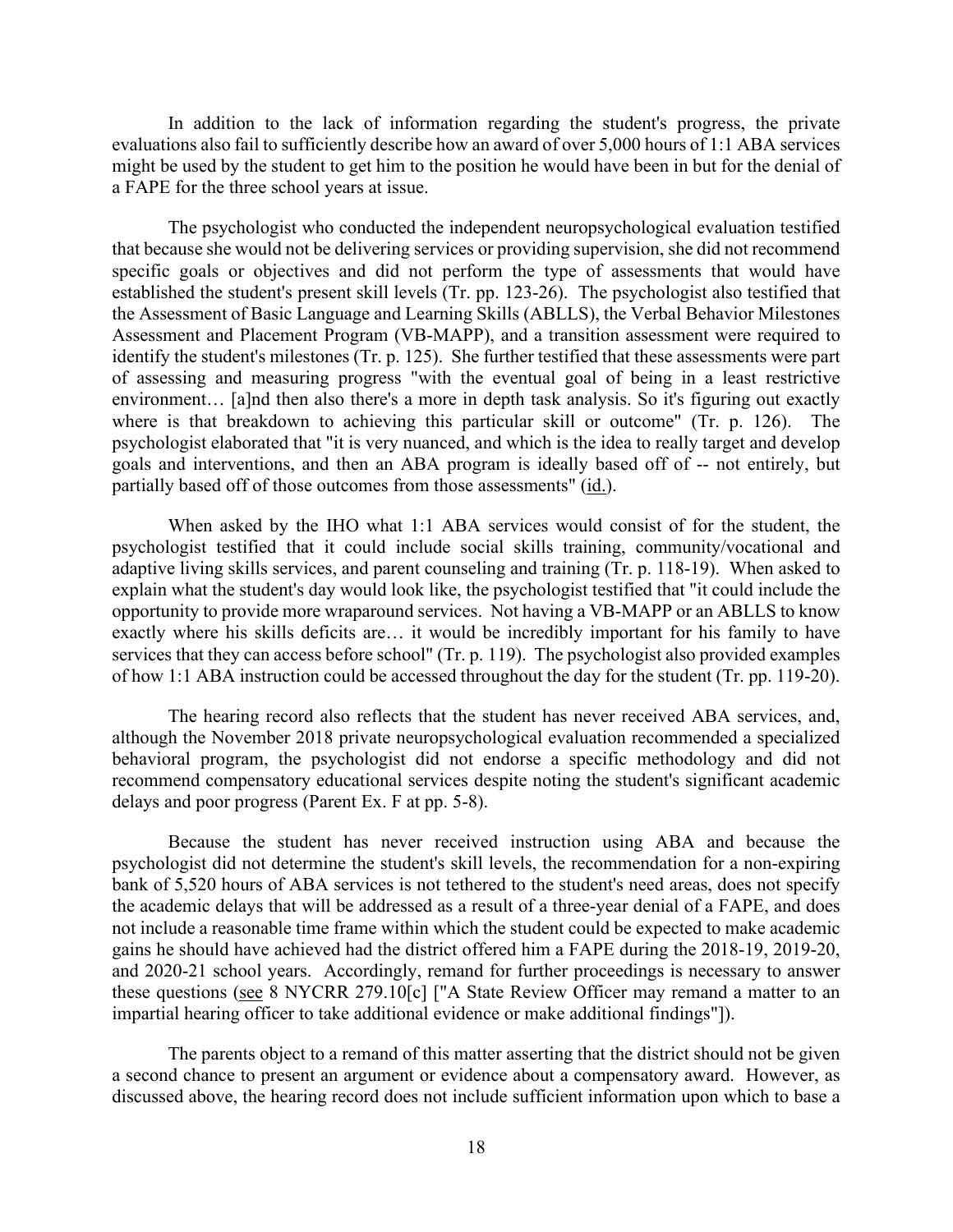reasoned compensatory education award. Upon remand, the parents should articulate for the IHO consider extending the hearing timelines to allow for completion of the independent evaluations. student's mother had requested placement at the Child School (Tr. p. 122; Dist. Ex. 11 at p. 1). student's mother had requested placement at the Child School (Tr. p. 122; Dist. Ex. 11 at p. 1). The IHO should consider the student's progress at the Child School when determining the amount and type of compensatory award to which the student is entitled. It is possible that the student in this matter could benefit from some amount of 1:1 ABA services. However, the IHO is not how much and what form of compensatory education she seeks. Further, the district should, pursuant to the due process procedures set forth in New York State law (Educ. Law § 4404[1][c]), address its burden by describing its views, based on a fact-specific inquiry set forth in an evidentiary record, as to what form of a compensatory education remedy would most reasonably and efficiently place the student in the position that she would have been but for the denial of a FAPE (E. Lyme, 790 F.3d at 457; Reid, 401 F.3d at 524). Moreover, the IHO and the parties may In addition, the IHO should expand the hearing record to include, in addition to the progress reports. noted above, the student's current present levels of educational performance in all academic content areas, his current social/emotional functioning, the student's activities of daily living, as well as any need areas indicated in the independent evaluations. Further, at the time of the impartial hearing, there was evidence to suggest that the parents were happy with the student's then-current program at the Child School, and the October 2020 social history indicated that the required to award ABA services if an adequately developed hearing record on remand does not support such an award. Finally, once the student's current needs and appropriate programming are determined, the services the student received in prior school years, even if inadequate, may nevertheless have provided some assistance and are relevant to crafting a compensatory remedy.

### **VII. Conclusion**

 For the reasons stated above, this matter is remanded to the IHO to determine an appropriate award of compensatory educational services for a denial of a FAPE for the 2018-19, 2019-20, and 2020-21 school years and the district is directed to fund independent evaluations in the areas indicated.

### **THE APPEAL IS SUSTAINED TO THE EXTENT INDICATED.**

## **THE CROSS-APPEAL IS SUSTAINED TO THE EXTENT INDICATED.**

 **IT IS ORDERED** that the IHO's decision dated November 29, 2021 is modified by reversing those portions which denied the parents' request for an independent feeding and swallowing evaluation, an independent assistive technology evaluation, and an independent FBA and which denied the parents' request for compensatory education;

 swallowing evaluation, an independent assistive technology evaluation, and an independent FBA; **IT IS FURTHER ORDERED** that the district fund an independent feeding and

 **IT IS FURTHER ORDERED** that that the matter is hereby remanded to the same IHO who issued the November 29, 2021 decision to determine an appropriate compensatory educational award for the denial of a FAPE for the 2018-19, 2019-20, and 2020-21 school years in accordance with the directives identifying the information required to make such a determination contained within the body of this decision; and